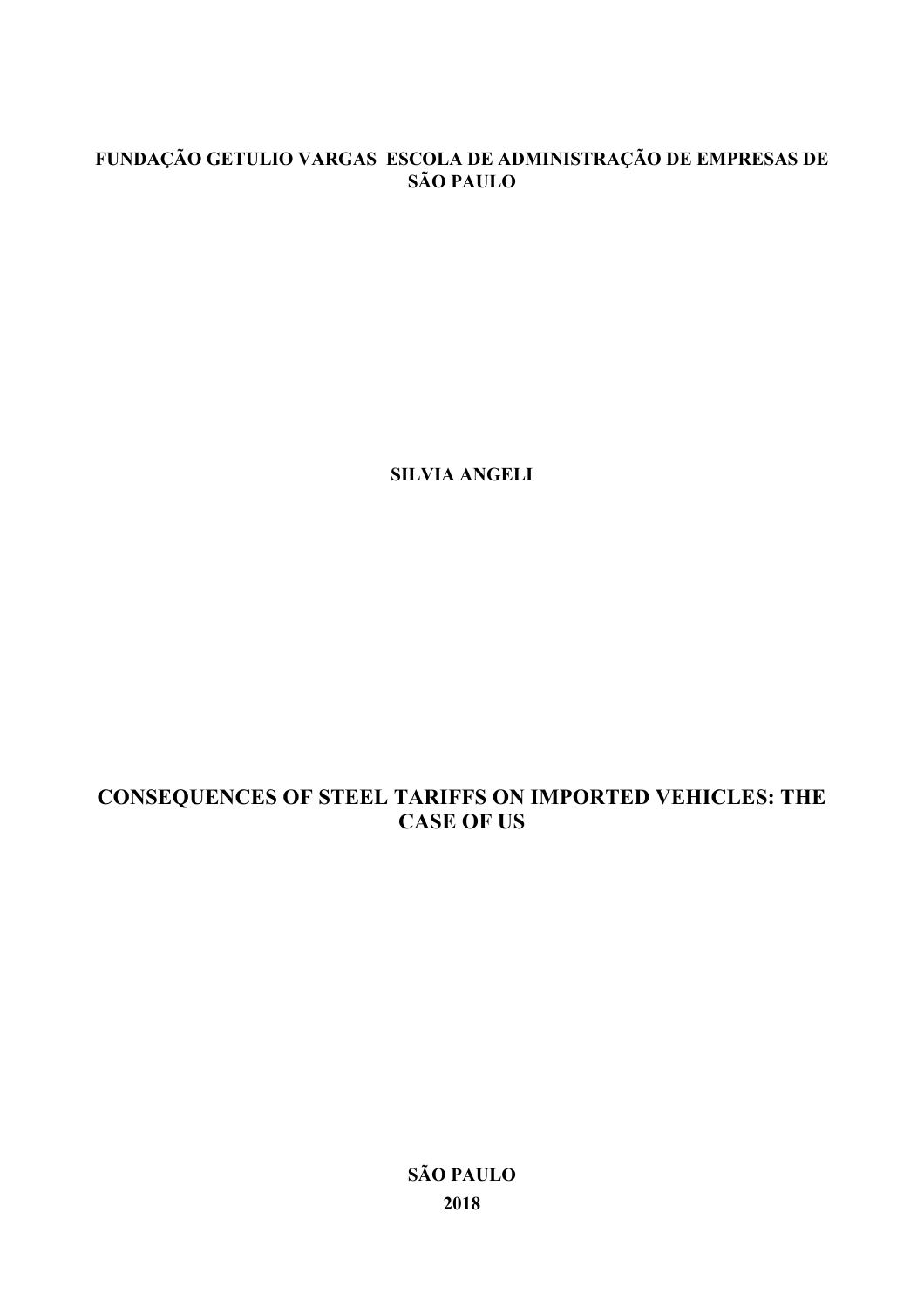## SILVIA ANGELI

# **CONSEQUENCES OF STEEL TARIFFS ON IMPORTED VEHICLES: THE CASE OF US**

Thesis presented to Escola de Administração de Empresas de São Paulo of Fundação Getulio Vargas, as a requirement to obtain the title of Master in International Management (MPGI).

Knowledge Field: Economia e Finanças Internacionais

Adviser : Prof. Dr. Rafael F. Schiozer

SÃO PAULO 2018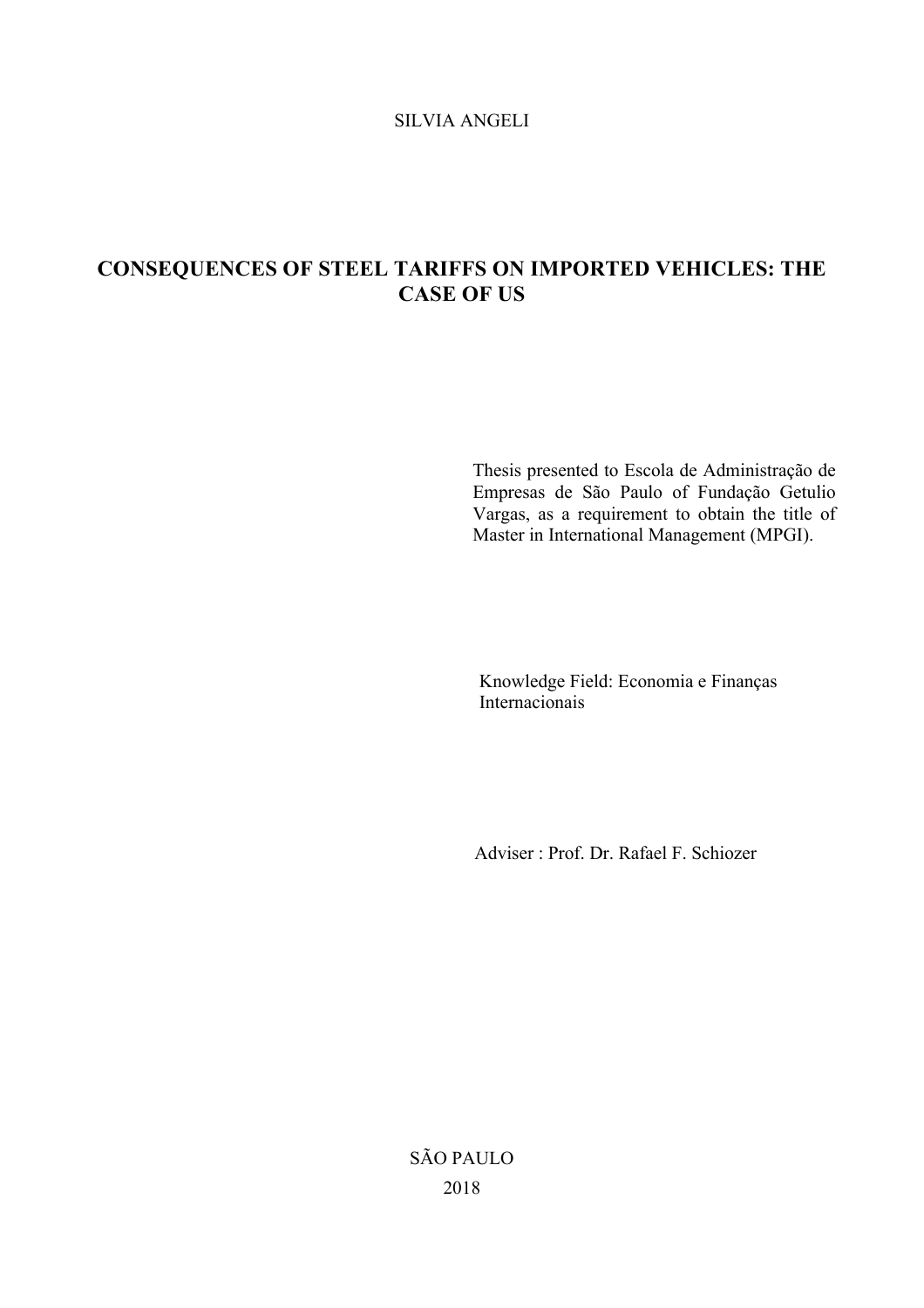Angeli, Silvia.

 Consequences of steel tariffs on imported vehicles : the case of US / Silvia Angeli. - 2018.

41 f.

Orientador: Rafael Felipe Schiozer

 Dissertação (MPGI) – Fundação Getulio Vargas, Escola de Administração de Empresas de São Paulo.

 1. Tarifas alfandegárias – Estados Unidos. 2. Aço – Comércio – Estados Unidos. 3. Automóveis estrangeiros. I. Schiozer, Rafael Felipe. II. Dissertação (MPGI) - Escola de Administração de Empresas de São Paulo. III. Fundação Getulio Vargas. IV. Título.

CDU 339.543.4::669.1(73)

Ficha catalográfica elaborada por: Isabele Oliveira dos Santos Garcia CRB SP-010191/O Biblioteca Karl A. Boedecker da Fundação Getulio Vargas – SP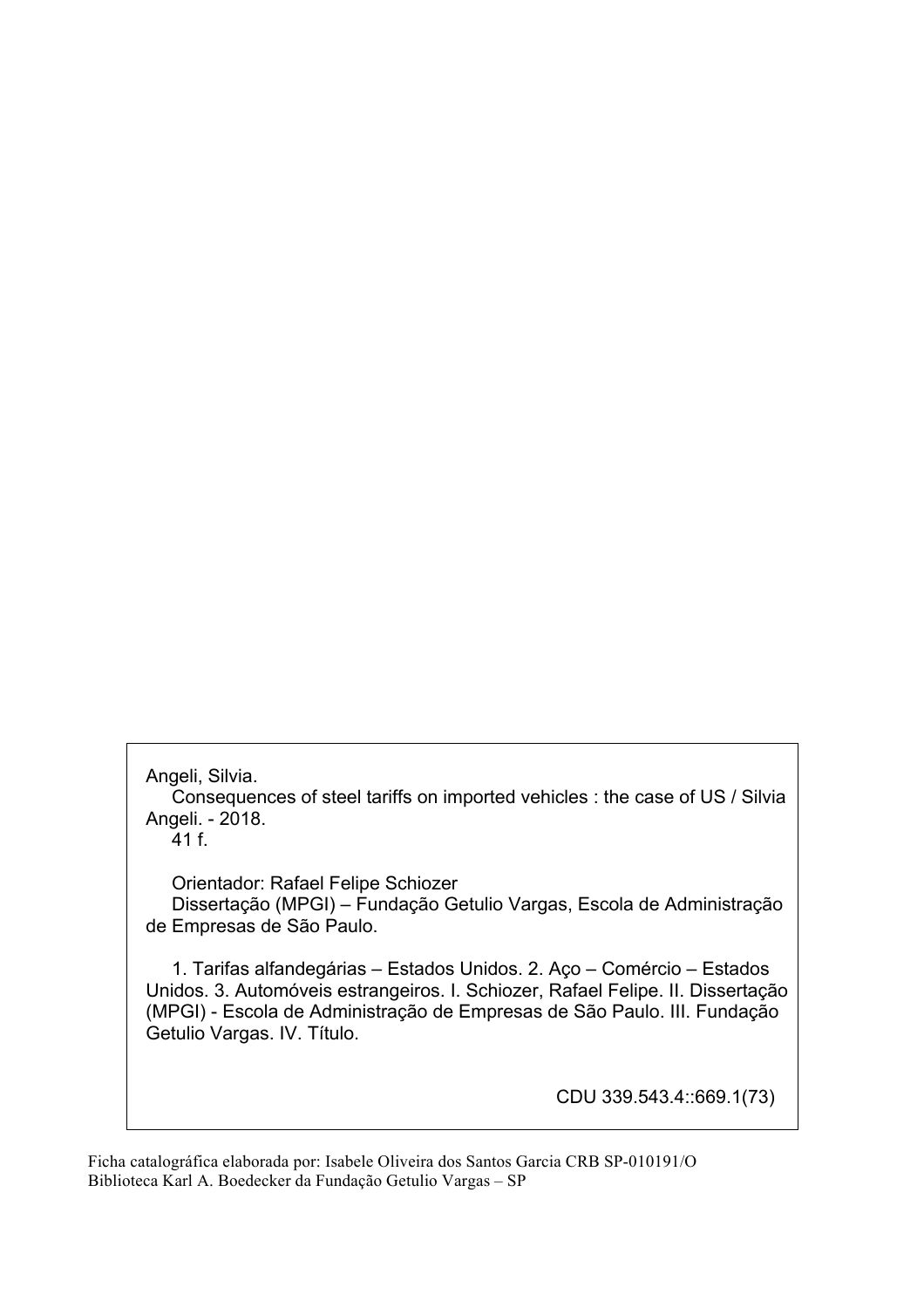#### SILVIA ANGELI

# **CONSEQUENCES OF STEEL TARIFFS ON IMPORTED VEHICLES: THE CASE OF US**

Thesis presented to Escola de Administração de Empresas de São Paulo of Fundação Getulio Vargas, as a requirement to obtain the title of Master in International Management (MPGI).

Knowledge Field: Economia e Finanças Internacionais

Approval Date  $\frac{1}{\sqrt{2}}$ 

Committee members:

 $\mathcal{L}_\text{max}$ Prof. Dr. Rafael F. Schiozer (advisor)

 $\mathcal{L}_\text{max}$  , where  $\mathcal{L}_\text{max}$  and  $\mathcal{L}_\text{max}$  and  $\mathcal{L}_\text{max}$ 

 $\mathcal{L}_\text{max}$  , where  $\mathcal{L}_\text{max}$  and  $\mathcal{L}_\text{max}$  and  $\mathcal{L}_\text{max}$ 

Prof. Wesley Mendes da Silva FGV/EAESP

Prof. Dr. Joelson Sampaio FGV/EESP

SÃO PAULO 2018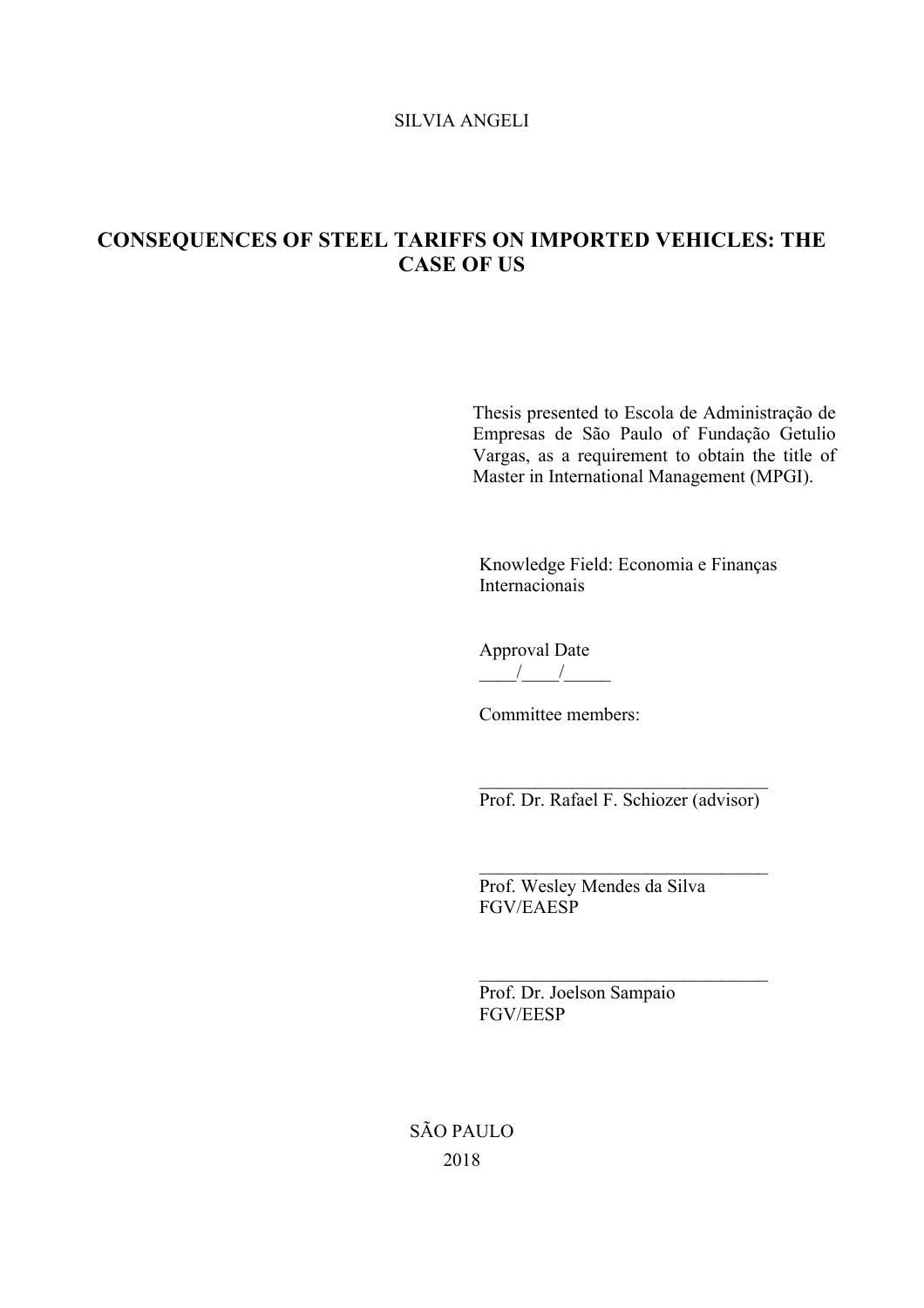### AKNOWLEDGMENT

I would like to express my sincere gratitude to my advisor Prof. Rafael for the continuous support of my research, for his patience, motivation, and immense knowledge.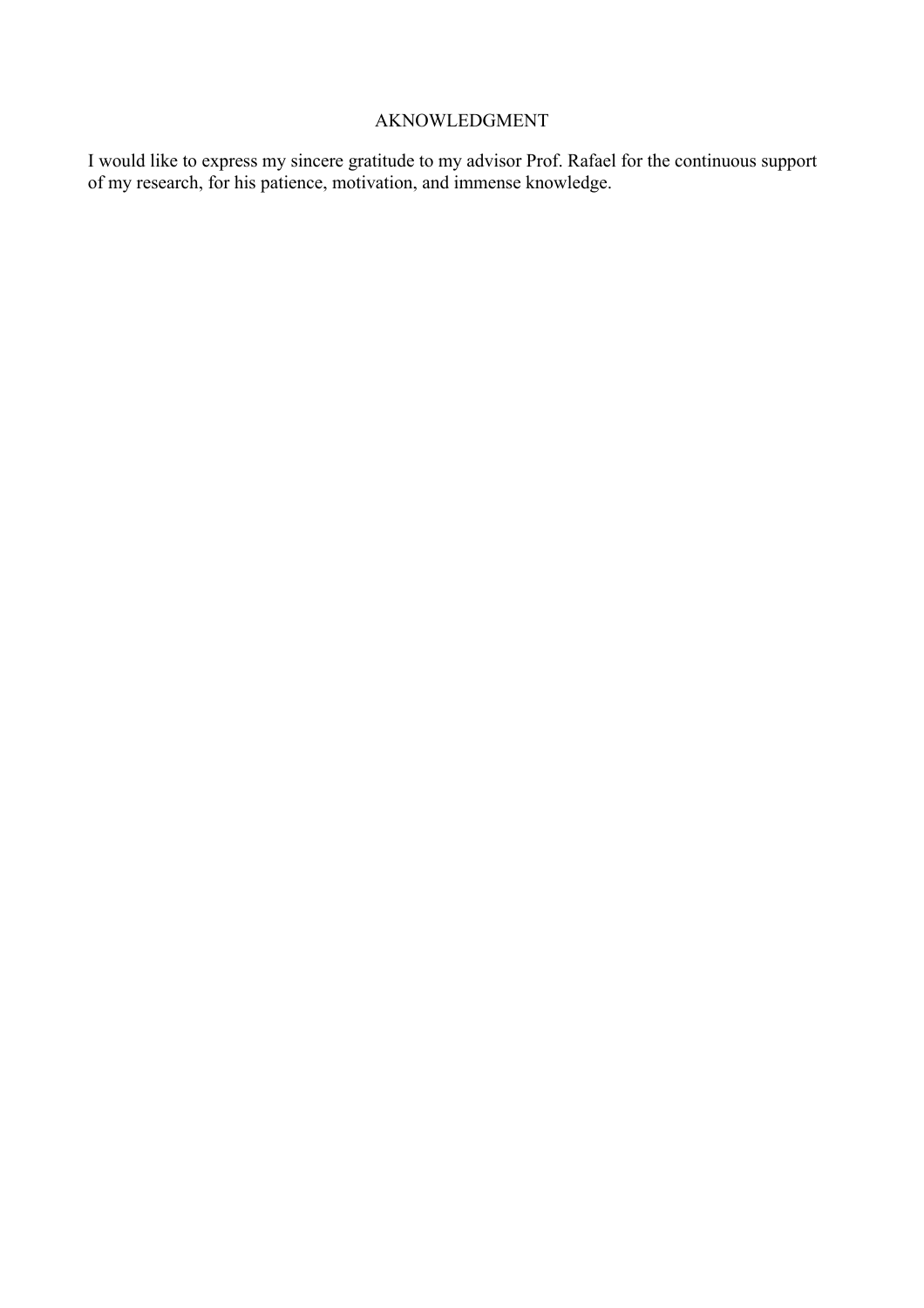## **ABSTRACT**

This thesis analyses the effect of US steel tariffs on the volume of vehicles imported from the European Union from April 2002 to August 2005. The intent is to fill part of the gap left by the literature on the effect of tariffs imposed on raw materials on downstream industries. I use an import tax imposed by the US government to apply a difference-in-differences analysis exploring data obtained from "Harmonized System (HS) District-level Data" database developed by US Census Bureau. My difference in differences analysis indicates that while imports of products made mainly of steel react to changes in tariff levels, the flow of vehicles imports is not affected in the same way, showing no significant change between the two periods taken into consideration. My results are robust the introduction of country, commodity and time fixed effects. Finally, robustness checks provide further support to the findings, showing outcome independency from the control group used and the link between the variation in import volumes and the removal of tariffs.

**KEYWORDS**: imports, tariffs, protectionism, Trump, steel, vehicles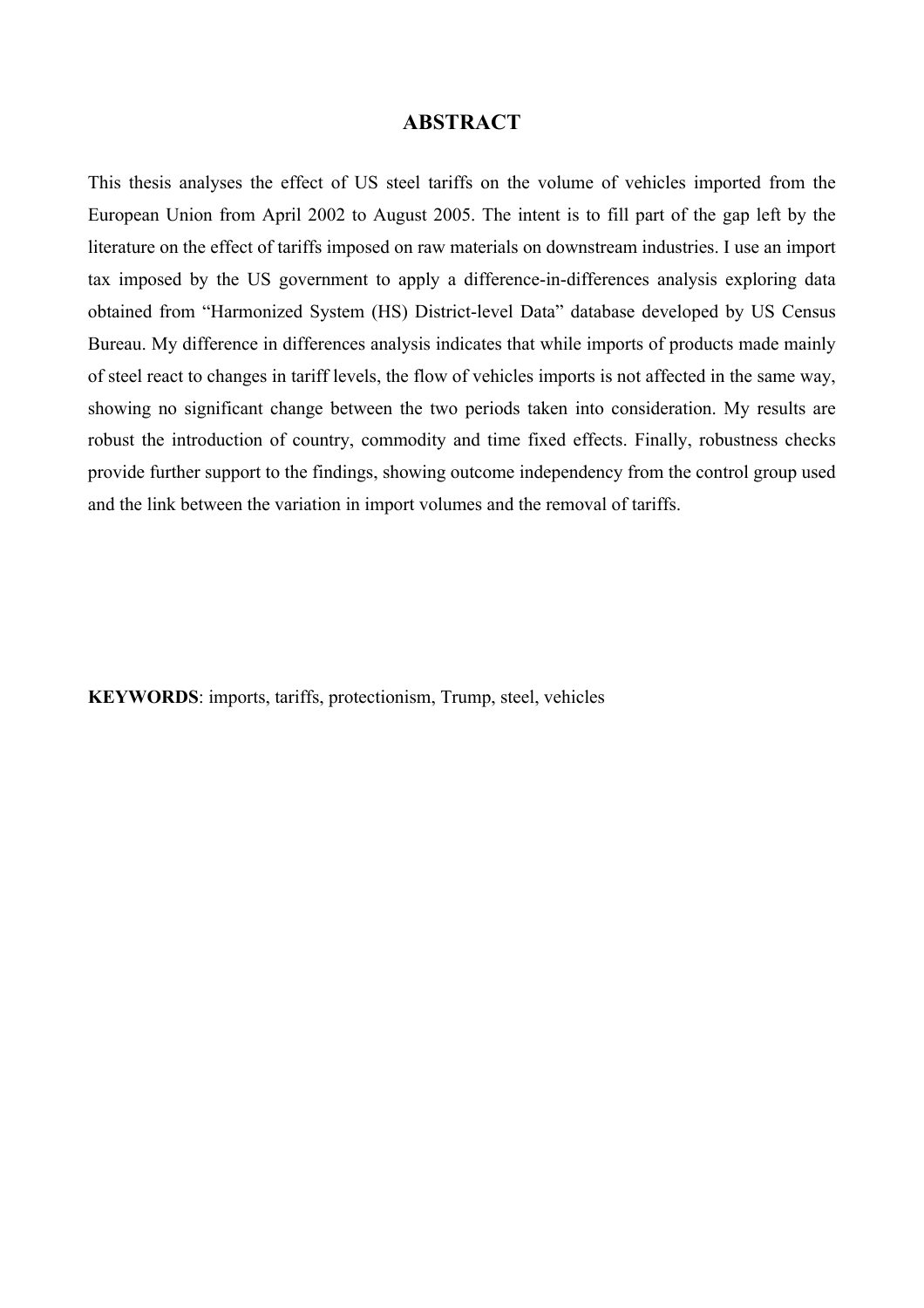#### **RESUMO**

Esta tese analisa o efeito das tarifas de aço nos EUA sobre o volume de veículos importados da União Européia desde abril de 2002 até agosto de 2005. A intenção é preencher parte da lacuna deixada pela literatura sobre o efeito das tarifas aplicadas às matérias-primas a jusante. indústrias. Eu uso tarifas de importação imposto pelo governo dos EUA para aplicar uma *Difference in Differences analysis* explorando dados obtidos a partir do banco de dados "Harmonized System (HS) District-level Data" desenvolvido pelo US Census Bureau. Minha *Difference in Differences analysis* indica que, enquanto as importações de produtos feitos principalmente de aço reagem a mudanças nos níveis tarifários, o fluxo de importação de veículos não é afetado da mesma maneira, não mostrando nenhuma mudança significativa entre os dois períodos considerados. Meus resultados são robustos depois da introdução de efeitos fixos (país, commodity e tempo). Finalmente, as verificações de robustez fornecem suporte adicional aos resultados, mostrando a independência do resultado do grupo de controle usado e a ligação entre a variação nos volumes de importação e a remoção de tarifas.

**PALAVRAS CHAVE:** importações, tarifas, protecionismo, Trump, aço, veículos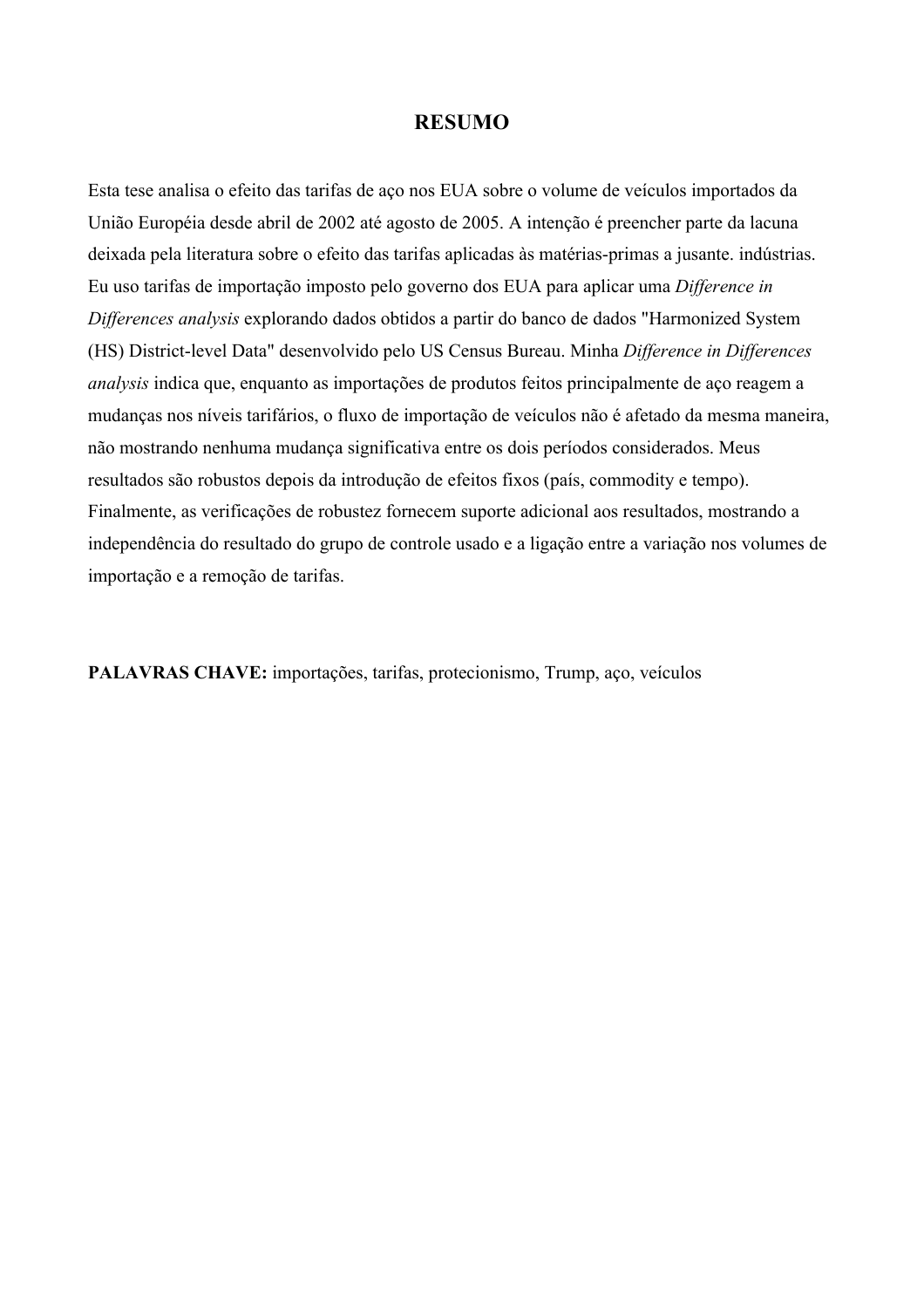# **Table of Contents**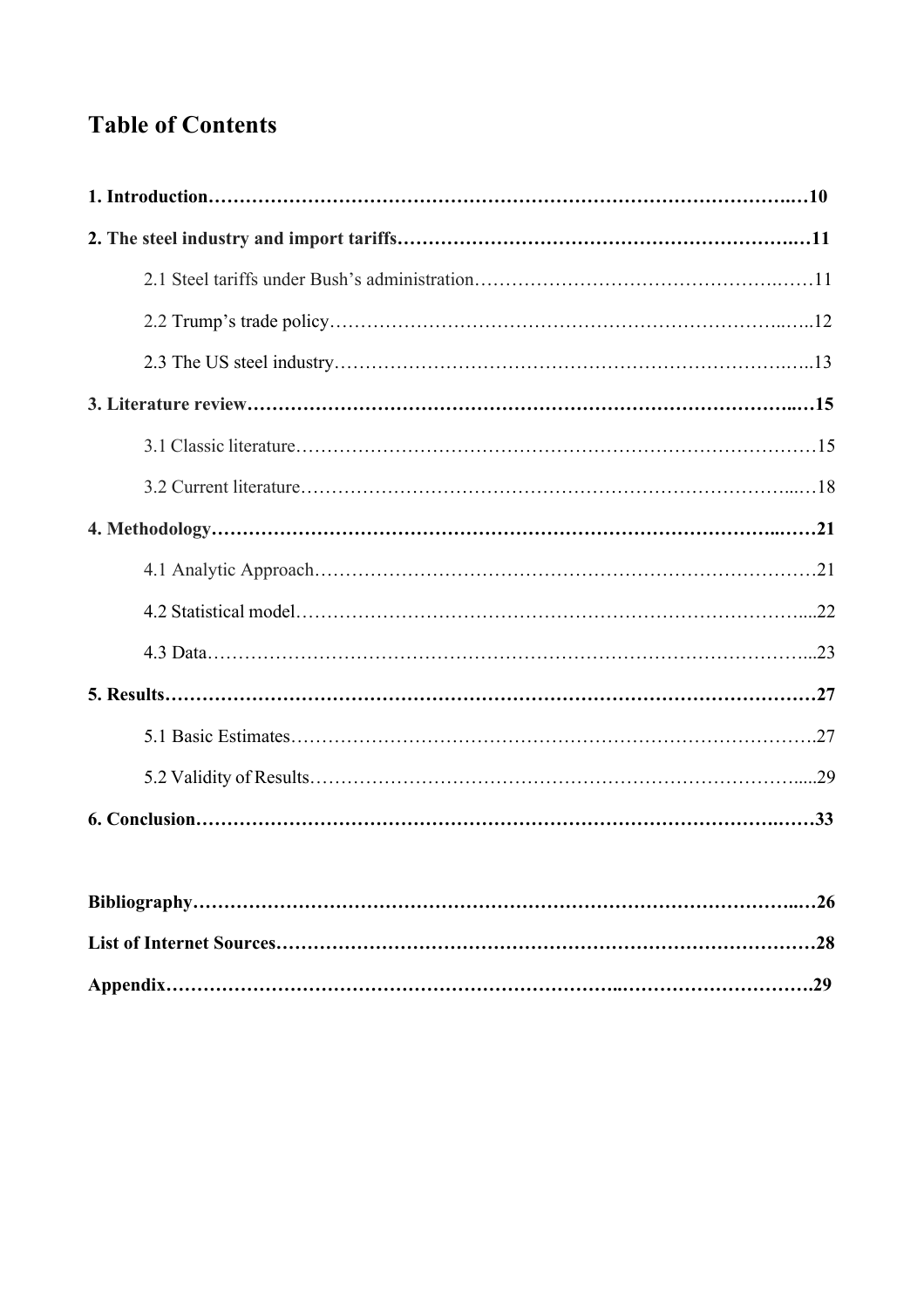# **List of figures**

|--|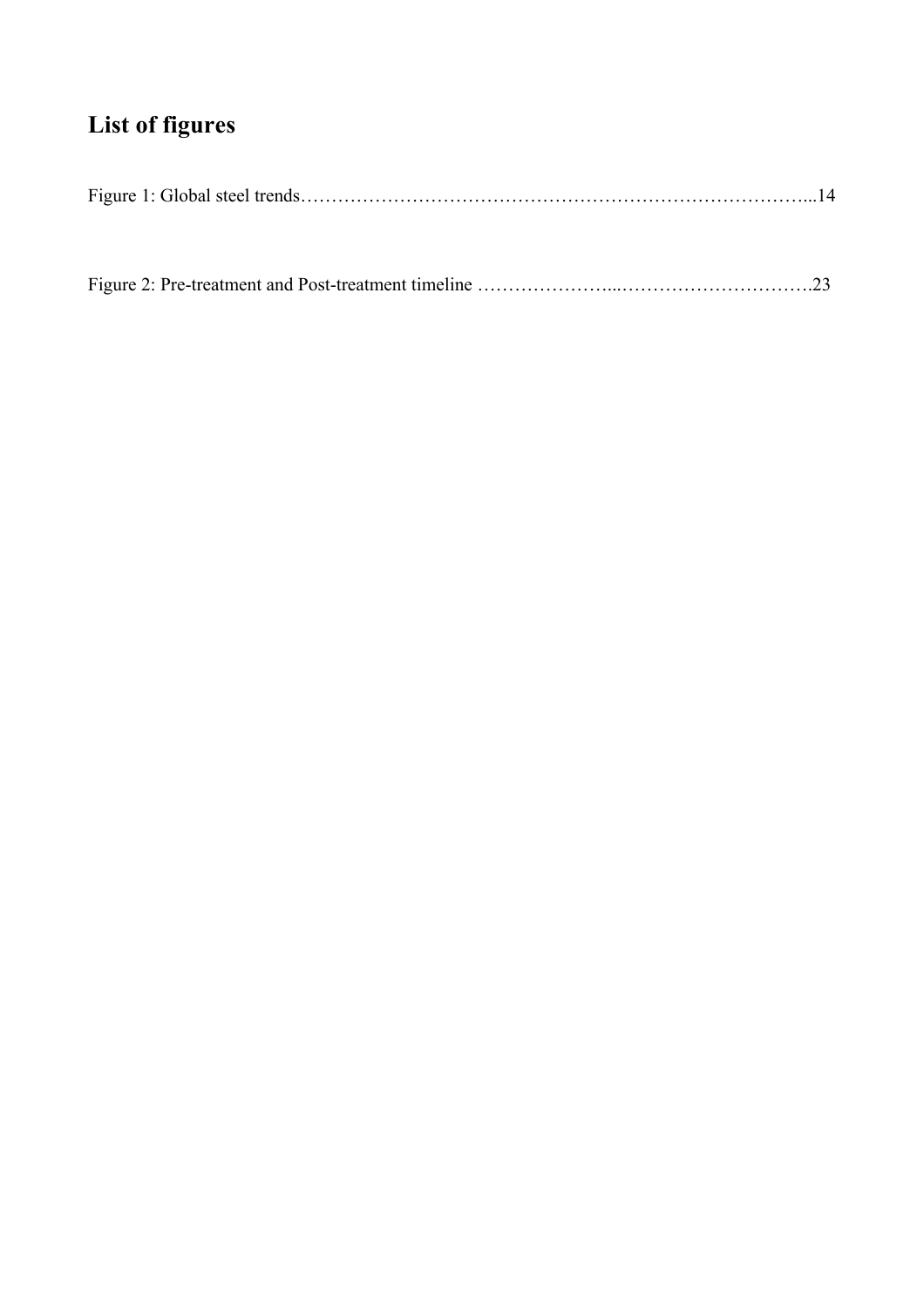# **List of tables**

| Table 3: List of commodities belonging to the treated group "Vehicles"26                         |
|--------------------------------------------------------------------------------------------------|
| Table 4: Difference in Differences analysis of Iron & Steel and Vehicles Models28                |
| Table 5: Difference in Differences analysis of Iron & Steel and Vehicles Models - placebo test30 |
| Table 6: List of commodities belonging to the robustness check control group32                   |
| Table 7: Difference in Differences analysis of Iron & Steel and Vehicles Models – different      |
|                                                                                                  |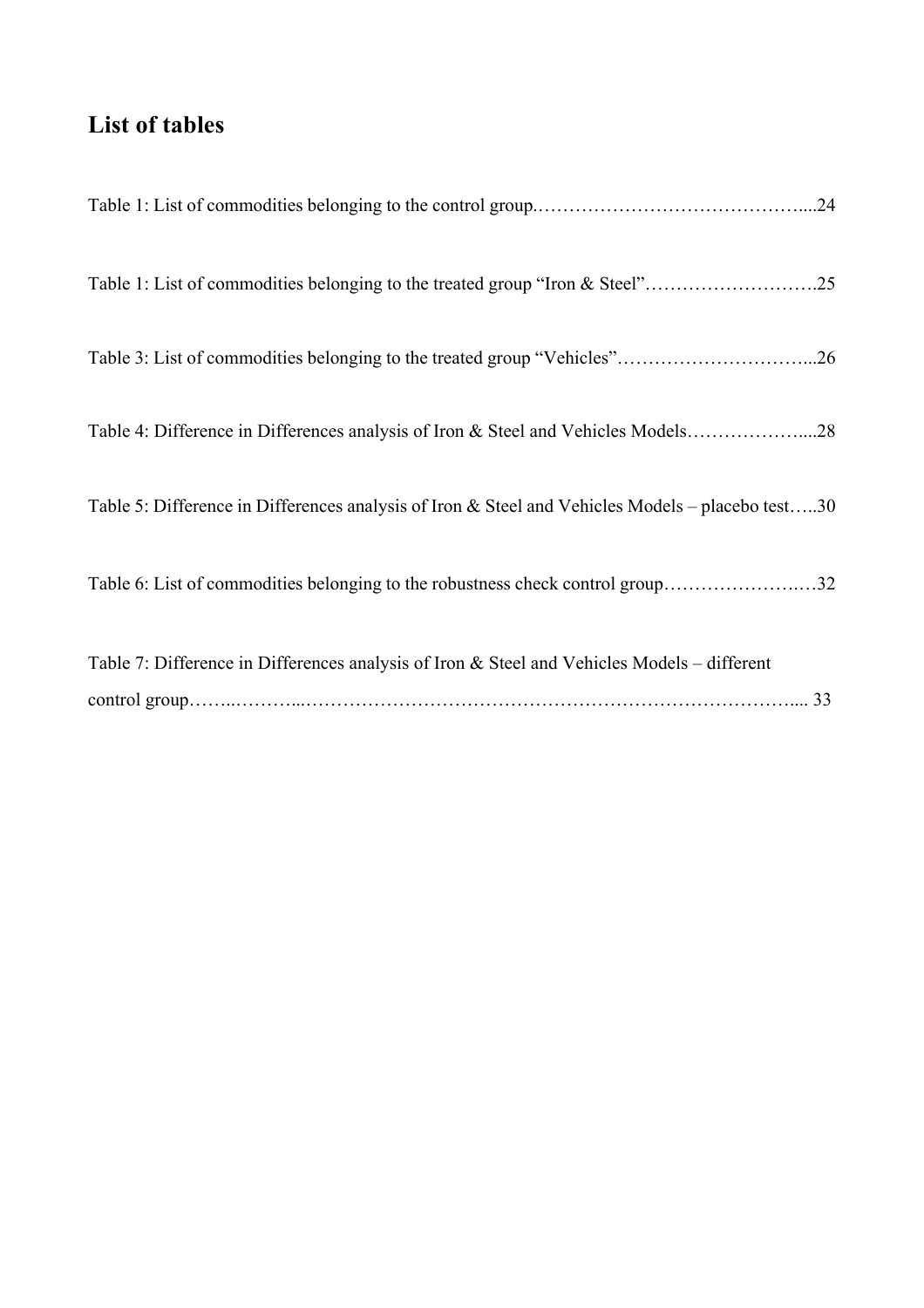#### **1. INTRODUCTION**

In the recent months Donald Trump's import policy has been a topic of great interest in the world stage. The US President's unexpected decision to impose a 25% tariff on steel imported from almost every country, European States included, caused divergent reactions in corporate America. Indeed, while domestic steelmakers have largely applauded the trade action, the American International Automobile Dealers Association (AIADA) has published a statement against the plan, highlighting the adverse effect that this decision may have on industry competitiveness:

> "*We are concerned with the unintended consequences the proposals would have, particularly that it will lead to higher prices for steel and aluminum here in the United States, compared to the price paid by our global competitors. [...] This would place the U.S. automotive industry, which supports more than 7 million American jobs, at a competitive disadvantage*" (Blunt, 2018).

Global Automakers, a US association representing international motor vehicle manufacturers, has the same line of thought: "A tariff is a tax and this action will raise prices and hurt American auto producers and their customers" (Bozzella, 2018).

The knowledge about the effects of the introduction of tariffs is largely based on empirical studies that investigate their effect on imports. The studies performed by Piquet (1953), Krause (1959), Kreinin (1961) and Finger (1976) shed light on the relationship between tariffs and imports. Despite some misalignments in the results, the resulting common opinion was towards the existence of a negative relationship between tariffs and imports. A second relevant group of studies, represented by Balassa (1965), Corden (1971), Basevi (1966) and Finger (1969), focused instead on the limits of the commonly adopted practice of considering the duties applied on outputs as the only basis for assessing the effectiveness of the adoption of a trade policy. From their point of view, in order to carry out this evaluation, a broader approach would be necessary, which would take into account not only the tariffs applied on outputs but also those applied on raw materials and intermediate products. Finally, recent literature has focused on the different effect of trade and non-trade barriers, as well the consequences of supranational free trade agreements. The studies of Leamer (1989), Trefler (1993) and Haveman, Nair-Reichert and Thursby (2003) focused on non-trade barriers, while those of Felbermayr and Kohler (2007), Feenstra and Kee (2007), Frensch (2010) and Ruhl (2013) discussed trade agreements.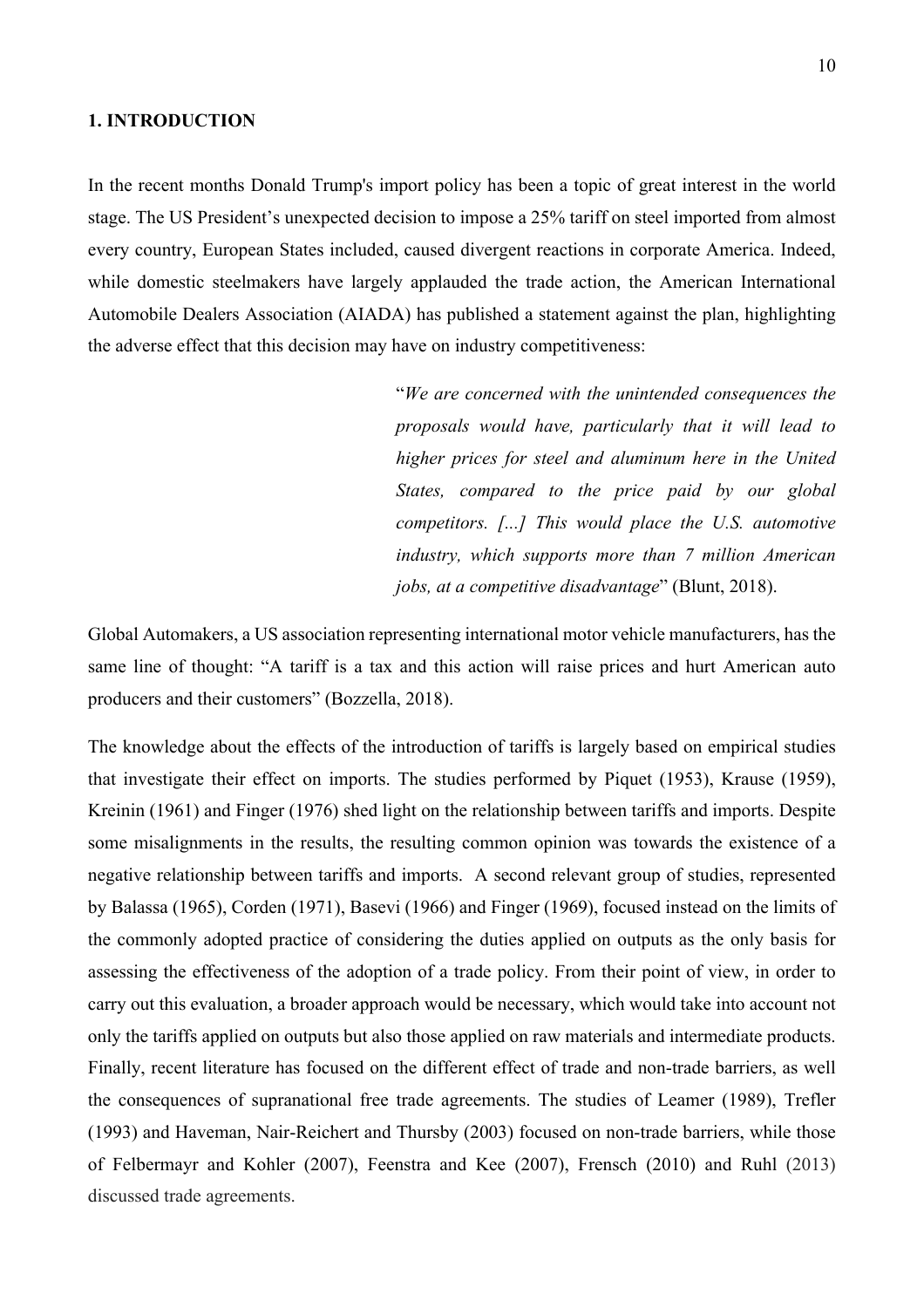Despite the well-developed theoretical framework, so far little empirical research has been done on the effect that input tariffs have on imports of products that use the duties-subjected inputs as raw materials or intermediate goods in the production process. This study seeks to fill part of this gap by providing empirical evidence on the effect of tariffs imposed on raw materials on downstream industries. This dissertation provides an important opportunity to achieve a more in-depth understanding of the possible consequences of the recent US actions on trade flow and industry competitiveness, taking the point of view of automakers and the automotive industry. The findings of the research make a contribution to the field of trade policy evaluation, allowing for the improvement of the decision making process due to a more comprehensive interpretation and greater awareness of the consequences of tariffs' adoption.

The rest of the thesis will be developed according to the following structure. Section 2 will introduce the current environment, focusing on US trade policy under Bush and Trump's administration, as well as the dynamics of the steel market. In section 3, I will provide a summary of the existing literature, and, in section 4, I will illustrate the methodology. Section 5 will show the results obtained, and finally, in section 6, I will state the main conclusions.

### **2. THE STEEL INDUSTRY AND IMPORT TARIFFS**

In this session, I first describe the decision adopted under Bush's government to introduce a steel restrictive trade policy in 2002. After that, I summarize the similar trade policy approved during Trump's administration in 2018. Finally, I move to the description of the dynamics that have characterized steel market in the recent years.

#### **2.1 Steel tariffs under Bush's administration**

In June 2001, the International Trade Commission (USITC) started an investigation aimed at establishing whether the US steel sector had been hurt by foreign low-priced imports, with European, Japanese and Chinese steel under great scrutiny. According to USITC report (2001), steel imports were provoking serious damages to local industry since a relevant number of firms were found in bankruptcy conditions with great losses due to the persistent downward trend of prices.

Based on this statement and with the purpose of protecting the US steel industry, in March 2002 George W. Bush's administration imposed steel tariffs ranging between 8% and 30%. The restrictive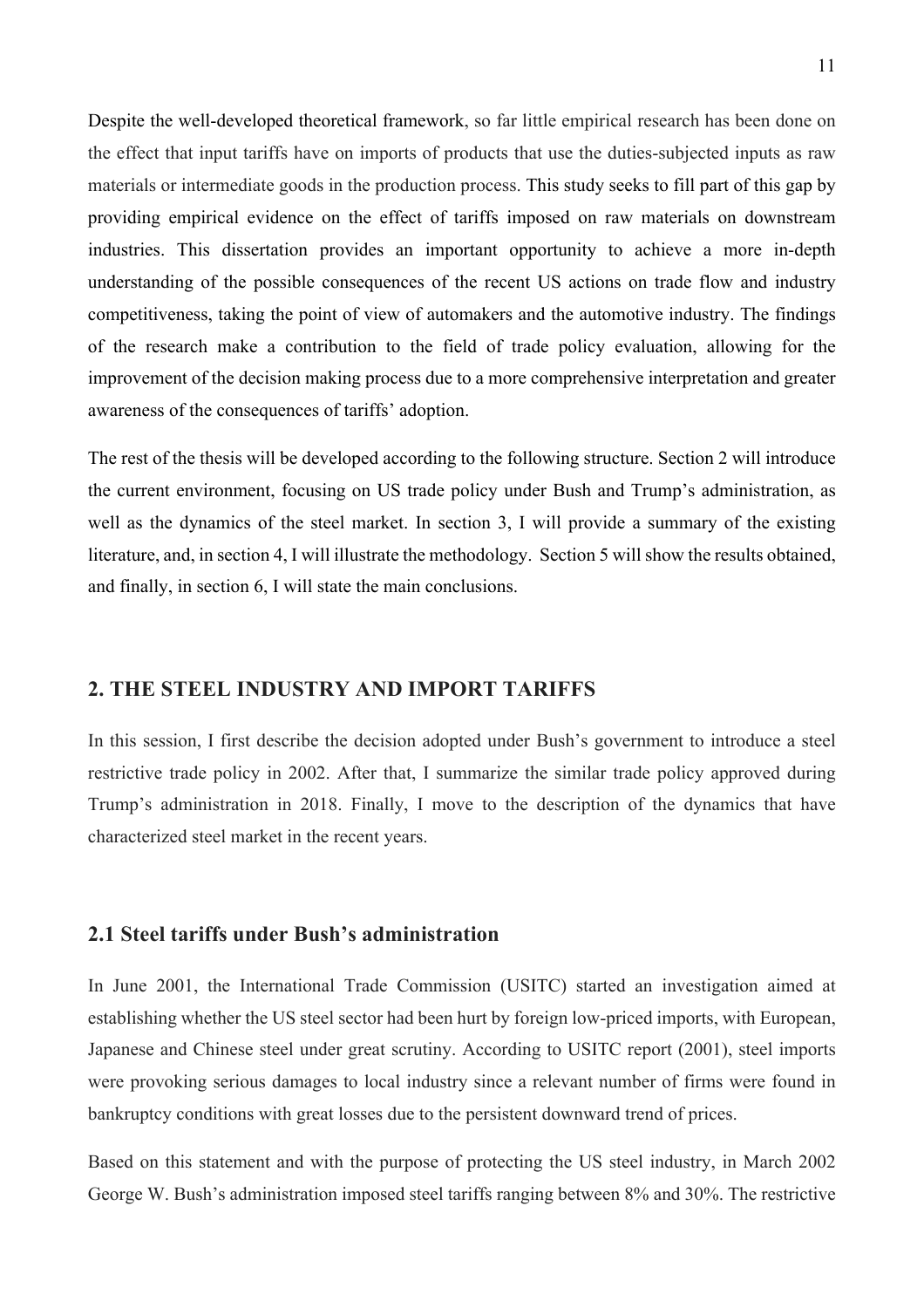policy applied to the majority of the countries, the EU included, but with the exclusion of Canada, Mexico and some developing countries.

The support for the introduction of steel tariffs was not unanimous. A number of steel-consuming firms took a position against the protective manoeuvre, claiming that trade restrictions would lead to an increase of the cost of production, making it harder for firms to compete internationally and causing a greater loss in jobs than they would protect in the steel industry itself (Read, 2005).

These concerns showed up at the beginning of 2002, with steel prices going up fast during the first half of 2002 and slowing down afterwards (Francois and Baughman, 2003). Talking about the effect that steel price increases had on steel-consuming industries, Read (2005) stated that "steel price rises had a severe impact on costs, profit margins, and employment, shifting demand towards imported manufacture."

In response to complaints by steel-consuming companies, the US Government started excluding products previously affected by the imposition. The situation worsened after the submission of a complaint made by the EU to the World Trade Organization (WTO), accusing the US of breaching several obligations reported in the General Agreement on Tariffs and Trade (GATT) and the Agreement on Safeguards (Commission of the European Communities, 2002). Furthermore, the EU threatened retaliatory actions targeting US core export products (Read, 2005).

Under the pressure of steel-consuming industries internally and the WTO externally, the Bush administration decided to lift the steel tariff in December 2003, a year and a half earlier than what had been initially planned. In a public statement, Bush explained "I took action to give the industry a chance to adjust to the surge in foreign imports and to give relief to the workers and communities that depend on steel for their jobs and livelihoods. These safeguard measures have now achieved their purpose, and as a result of changed economic circumstances it is time to lift them" (Bush, 2003).

#### **2.2 Trump's trade policy**

A number of similarities can be found between the 2002 US steel policy and the one implemented recently by the Trump administration. From the beginning of his presidential campaign in 2016, President Donald Trump has accused globalization policies and international agreements of being responsible for the huge and increasing manufacturing trade deficit of US, as well as the outward overseas flow of American jobs occurring in the last fifteen years. Trump stated that due to politicians' support of free trade markets that had occurred in the past years, "America changed its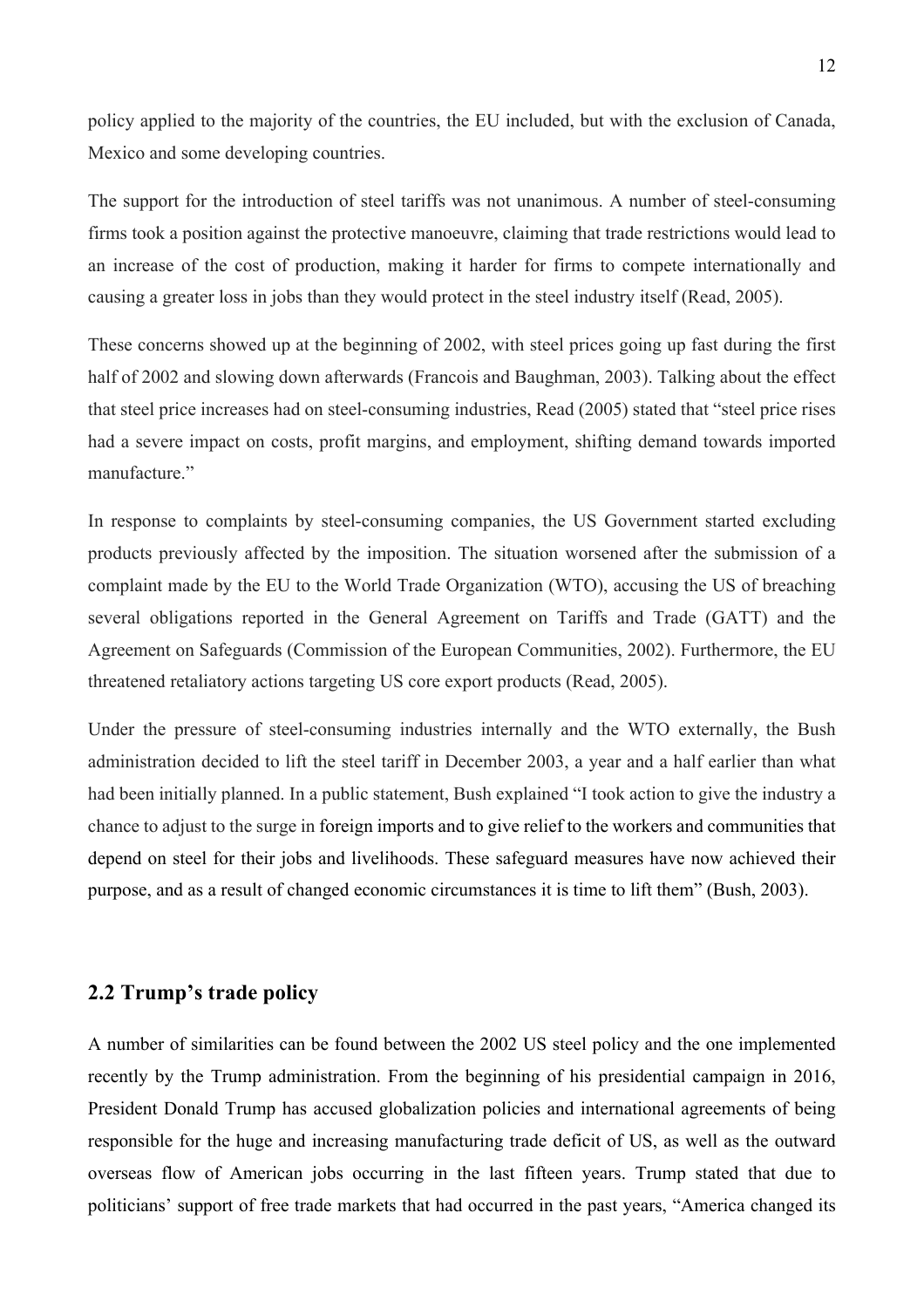policy from promoting the development in America, to promoting the development of other Nations" (Donald Trump Speech on Trade, 2016). These statement support the view that free trade agreements have hindered US growth, moving decision-making power from the United States to supranational bodies and, as a consequence, preventing the country from exercising the veto power on decisions that directly affect Americans' welfare.

Among the various globalization policies implemented, there is one that Trump has repeatedly targeted as a direct cause of the increase in US job loss and trade deficit: the entry of China into the WTO and the subsequent opening of the US market to Chinese products (Mohsin, 2008). According to the US President, opening markets to Chinese imports has led to a decrease in the GDP growth rate, which has been translated into a failure to create new jobs. In addition, Trump accused China of being a "currency manipulator", taking advantage of currency devaluation to make Chinese products cheaper to sell in America and other countries.

The US administration proposal to solve this problem is divided into two principal lines of action. First, it intends to put the US first through the negotiation of "fair, bilateral trade deals that bring jobs and industry back onto American shores" (Donald Trump Speech on Trade, 2016). On the other hand, it aims to protect the US from countries that are taking advantage of currency devaluation through the creation of trade barriers in the forms of tariffs and taxes.

The proposal did not remain a mere speech. On the first of March 2018, the US president announced the intention to impose a 25% tariff on steel and after seven days, the US government published the provision to apply the tariffs indiscriminately, with the estimated starting date fixed for 15 days afterwards. Initially, some countries had been temporarily excluded from the order, namely the EU, Australia, Canada, Argentina, Mexico, Brazil, and South Korea. However, while South Korea, Argentina, Australia and Brazil were able to negotiate their permanent exception from the policy, the same cannot be said for Europe, Canada, and Mexico, which became officially subjected to the steel tariff in May of 2018.

### **2.3 The US steel industry**

The introduction of the import tariff may be seen as a response to the reversal of the trend that has characterized the steel industry in the recent years. While the early 2000s have been a lucrative period for steelmakers worldwide, characterized by growing demand driven mainly by the Chinese economy, the landscape changed completely starting from 2014 (Deloitte, 2018). The unexpected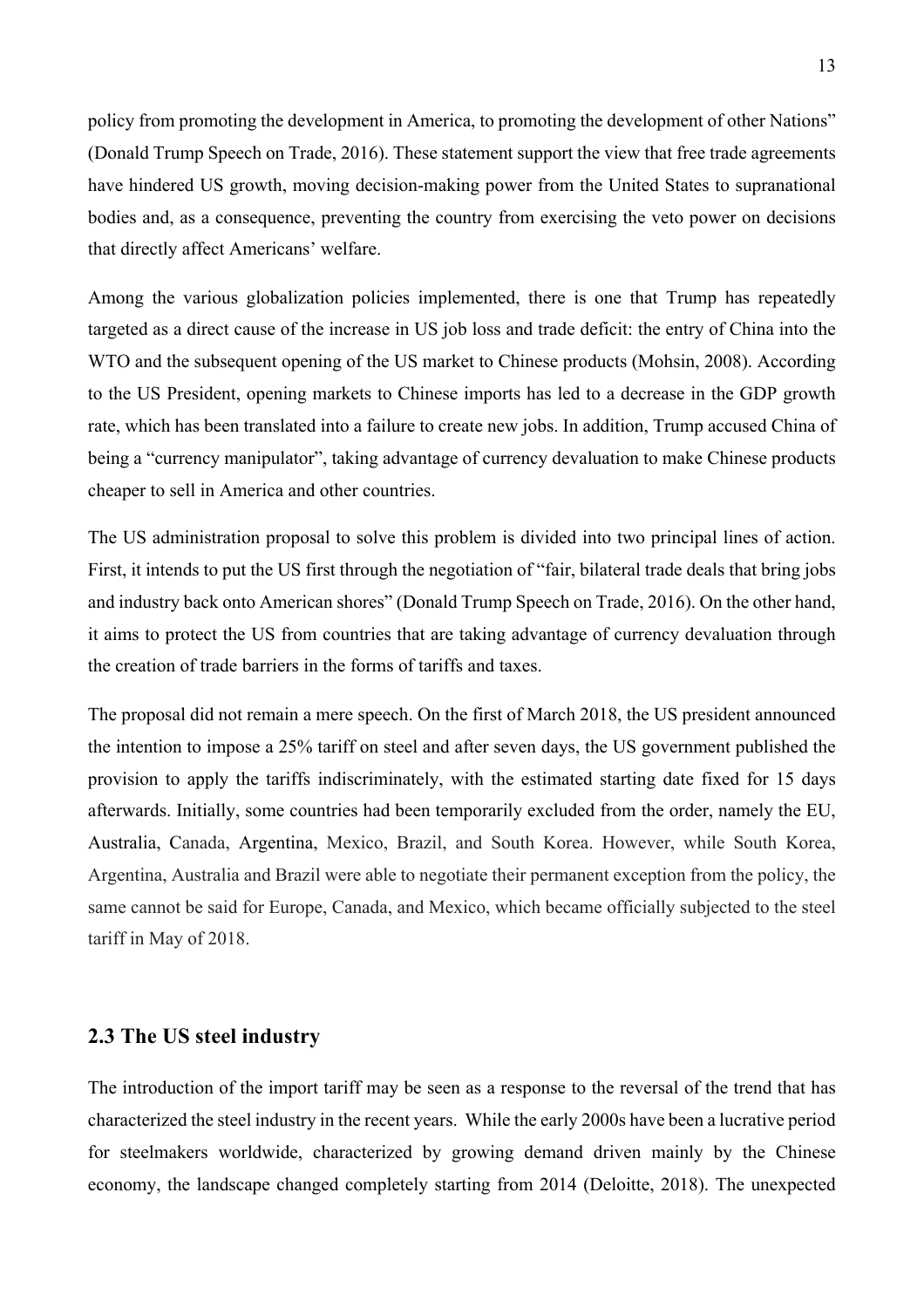slowdown of Chinese growth caught the global market by surprise. Due to the inertia of capital increase, firms have continued to increase their production capacity, causing excess supply. The main consequence of surplus steel capacity was a market crisis in 2016, with excess production, falling demand, and decreasing profits.

Figure 1 shows that from 2010 to 2012 total production had been characterized by high growth, the with total output increasing from 1433 to 1642 million tonnes. The following years, by contrast, the average growth rate declined gradually, touching negative values in 2015 and 2016. By contrast, the situation reversed in 2017 with a booming rate of production of 5,3%, more than one percentage point higher compared to expectations (Deloitte, 2018). The recent growing trend was in some measure due to the Chinese industry, which ran at record levels for all of 2017, with a yearly production growth rate of 5.7%. This increase appears even more relevant when taking into account the fact that the Chinese steel industry is currently number one globally in terms of total production, covering a market share of approximately 50%, followed by other Asian countries and the EU with a share of 19% and 10%, respectively (Deloitte, 2018).

#### Figure 1. **Global Steel Trends.**

The figure plots global steel output production and consumption from 2010 to 2017 (million tonnes).



Note**.** Adapted from "Overview of steel and iron market - 2018" by Deloitte CIS Research Centre, 2018. Copyright 2018 by AO Deloitte & Touche CIS.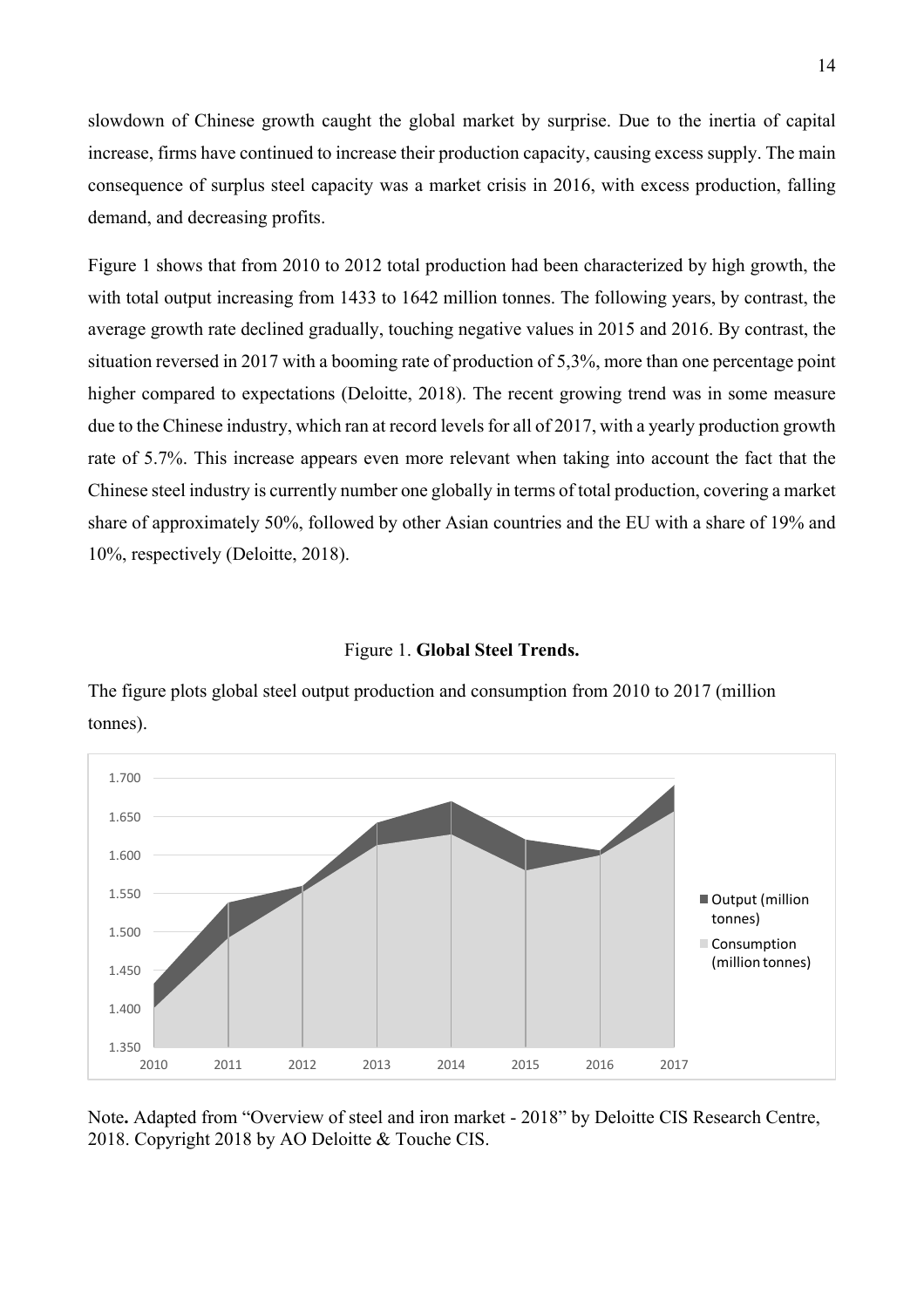As far as consumption is concerned, from 2010 to 2015 global steel consumption growth rate followed a decreasing path with a five-year low of -2.9% in 2015. By contrast, 2016 and 2017 saw a partial recovery with consumption level exceeding the expectations, hitting a growth rate of 1.3% the first year and 3.6% the second year. According to Deloitte (2018), the improvement was affected by the 5.2% increase in Chinese steel consumption. Indeed, similarly to total output production, also for consumption China currently leads the market covering 43% of the total demand, while the remaining part is mainly shared between other Asian countries and Europe. Despite the positive results of the last years, nowadays steel market persists in a state of over-supply and excess of inventories, putting a downward pressure on prices. According to the analysis performed by McKinsey & Company (2018), the current condition of excess production capacity it is likely to persist in the coming years, but the gap between supply and demand is expected to decrease to 2.2 billion metric tons by 2020.

#### **3. LITERATURE REVIEW**

From a theoretical point of view, the introduction of tariffs are principally to discourage the importation of products from foreign companies, and instead incentivize domestic firms to produce these products. Indeed, the application of duties increase the cost of foreign imported goods compared to the one that would result in absence of tariff imposition, making them too expensive or not competitive for local customers to buy. Domestic industry will, as a consequence, gain from the policy due to the reduction of competition in the home market and a shift in consumption of local consumers from imported goods to domestic goods (Krugman,2011). The following sessions has the purpose to briefly summarize how scholars have analysed this topic, subdividing the literature in two big blocks: classic and current literature.

#### **3.1 Classic literature**

The usage of tariffs as a means to protect companies from worldwide competition has been broadly adopted in the past, with a general tendency to set tariffs to prohibitive levels. By contrast, starting in the 1930s, a wave of trade liberalization characterized the global environment, leading to the relaxation of governments' regulation concerning tariff imposition. As a consequence, a plurality of scholars has used this period to test the relationship between tariffs, imports prices and employment.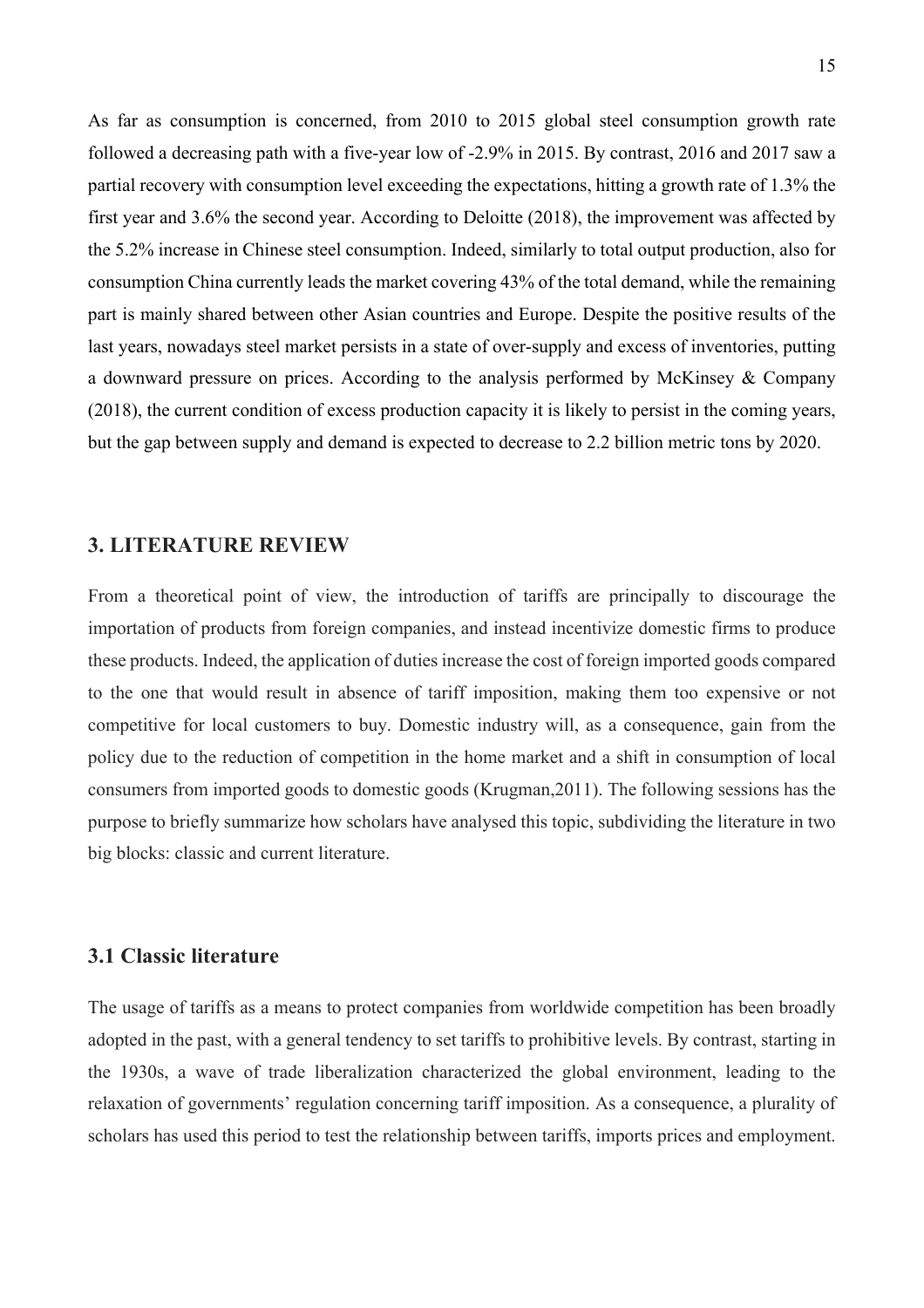In 1953, Piquet made an attempt to quantify the effect on the overall amount of US imports that would be produced by the elimination of import tariffs between 1947 and 1956. In his paper, Piquet compares the increase of imports between dutiable and dutiable- free imports and, based on the fact that dutiable imports have been growing more rapidly than dutiable-free imports, he reached the conclusion that "the fact that dutiable imports have been increasing more rapidly than free imports since the inauguration of the trade agreements program would support the view that reductions of tariffs by trade agreements have been moderately effective."

His results, however, have been the centre of discussion among scholars for years and have been finally invalidated due to a problem with the methodology (Krause, 1959). Indeed, the research methodology used by Piquet was based on the assumption that the behaviour of the two groups of products would have been substantially the same in the case of the absence of tariffs. This assumption has been invalidated because the commodity composition among the groups was non-random, as the group subjected to taxation was composed mostly of foodstuff and raw material while the other contained mainly manufactures and semi-manufactures.

Krause (1959) tried to overcome this limitation by performing a similar experiment but selecting the pool of products in such a way as to make them comparable from the point of view of commodity composition and base value of imports. The experiment had the purpose of estimating the effects of tariff concessions on the volume of imports resulting from cuts approved by the Torquay Agreement in 1951. In order to run the analysis, Krause estimated the growth index of both the control and the treated group, plus an aggregate index of the two. He was able to observe that all the indexes went up during the period taken into consideration; however, he could not conclude that the difference in growth was due to the liberalization of trade. Indeed, while the comparison between the growth of the group subjected to tariff cuts and the aggregate one seemed to push the result in such a direction, the difference in the differences analysis did not show significant results. Krause concluded that "The possibility of the observed differences in the means occurring by chance is so large for all the years that the null hypothesis cannot be rejected."

A broader perspective has been adopted by Kreinin (1961), which investigated the effects of tariff reductions, not only on the volume of import, but also on the price. He did this by estimating the share of the tariff cut that would be passed to the U.S. customer and the remaining part that would be absorbed by foreign suppliers in the form of price increase. The investigation performed by Krenin takes into consideration the GATT negotiations occurred between 1954 and 1956 and involves the analysis of changes in volume and prices of imports of two groups of immediate substitute products, where just one was subjected to tariff cuts, before and after the introduction of concessions.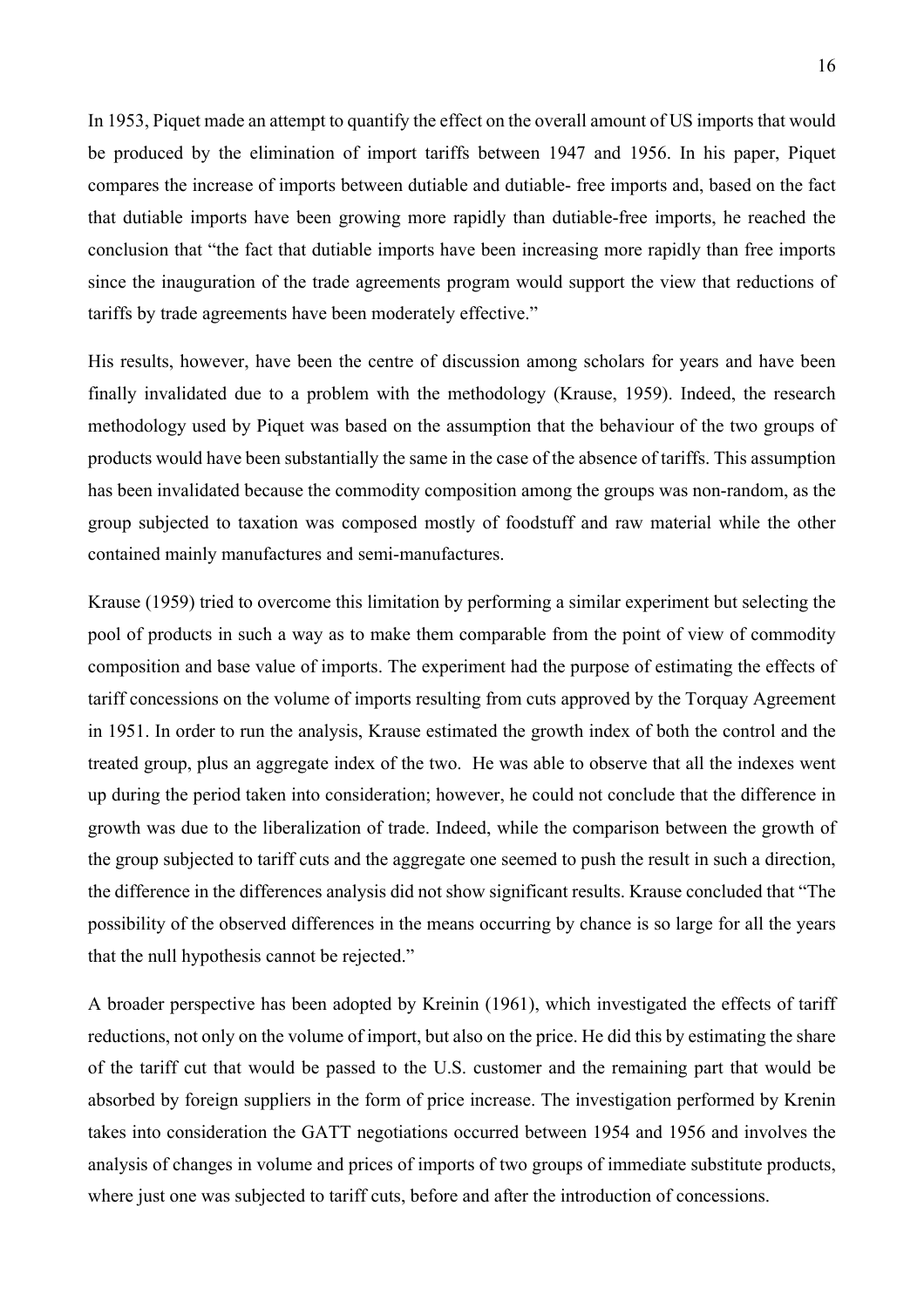According to the Kreinin's findings, "close to a half of the benefit from tariff concession granted by the United States accrued to foreign exporters in the form of increased export prices". In addition, his results appear not to confirm the ones presented by Krause, as a significant differential in the volumes of imports have been found. To sum up, Kreinin concluded that lowering tariffs caused a significant decline in import prices, as well as an increase of volumes.

Further evidence on the relationship between tariffs and imports has been provided by Finger (1974) in his paper "Finger, J. Michael (1974), "GATT Tariff Concessions and the Exports of Developing Countries: United States Concessions at the Dillon Round." In this paper, he tried to estimate the difference effect that tariff reduction had on imports from developed and less developed countries. Similarly to Krause and Kreinin, he compared two different groups of goods, of which just one was subjected to tariff cuts. His results confirmed the significant relationship between tariffs and imports previously found by Kreinin. When focusing on the difference between countries, he found that exports to the United States of products on the concession list coming from developed countries were significantly affected by the tariff concessions. By contrast, when considering less developed countries, he observed that the significance of the effect varied amongst goods. Finally, he found that "the net increase of imports, or increase attributable to the concession (value and quantity), was considerably larger for materials (75-80%) than for manufacturers (20%)."

In order to provide further support to his conclusions, Finger (1976) ran a second experiment similar to the previous one but took into consideration a different round of tariff concessions, the so-called Kennedy Round, which was implemented by the EEC, US and Japan. Consistent with his first findings, he reported a significant increase in imports following the implementation of the policy for each of the three states from developed countries. In addition, different from the previous study, the same significant increase was also obtained for developing countries. Further, no significant difference in the effect of tariff cuts was found between of developed and developing countries. Indeed, "Developing countries exports to the EEC, the United States and Japan of both the developed and developing country baskets responded significantly and as strongly as developed country exports on those products on which tariffs were reduced".

Around the 60s and 70s a second line of studies concerning trade policy began to develop. Researchers such as Balassa (1965), Corden (1971), Basevi (1966) and Finger (1969) started an investigation related to the concept of effective rate of protection (ERP) as an alternative to nominal tariff rates when measuring the resource-allocation effects of a tariff structure and, as a consequence, how protective the trade policy is. According to Corden (1971) "the effective rate of protection is the percentage increase in value added per unit in an economic activity which is made possible by the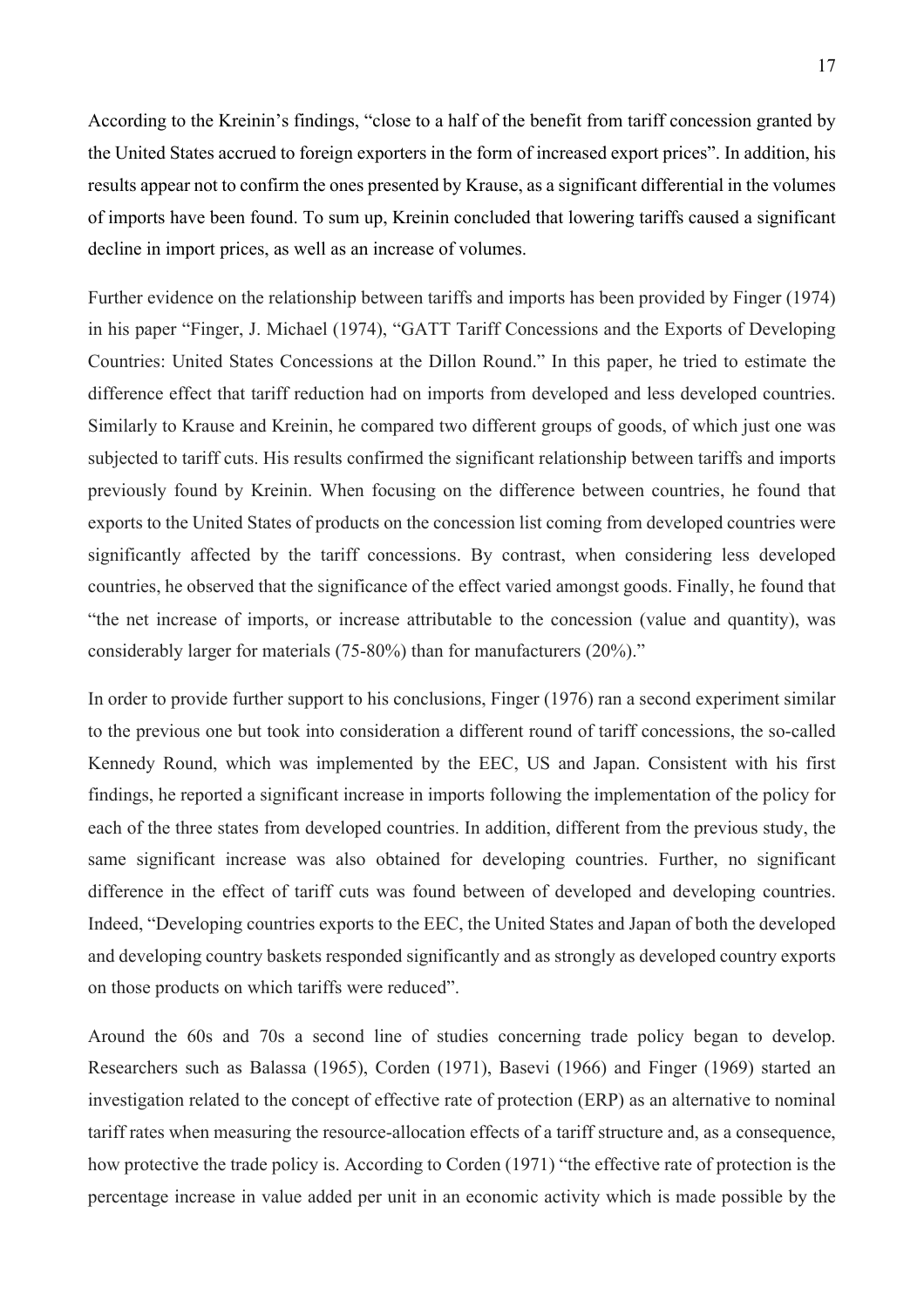tariff structure relative to the situation in absence of tariff but with the same exchange rate." This value does not depend only on the duty imposed on a product but also on the tariff applied on the inputs and the share of input on the overall cost of the final good. Since the percentage increase in value added is negatively related to the tariff rate imposed on intermediate products, it follows that the bigger the duty applied to an intermediate product, the lower the level of protection provided by the policy. However, when the share of input on the overall cost of the final product is very small, the effect of input tariff on the ERP of output product decreases. In the limited case where the share tends to zero, the ERP is completely independent from the duty applied to intermediate products.

Once developed, the ERP methodology gained fast recognition due to the introduction of the importance of the implications of tariff not only on the product on which they are imposed, but also on intermediate goods. Finger (1969), for example, stated that "the major advantage of effective rates includes the effects of the profitability of the domestic industry (or activity) of tariffs on input prices as well as of tariffs on output prices". However, the ERP methodology has been also subjected to criticism because of some distortions embedded in its assumptions. For instance, from the point of view of Anderson (1970), the estimation of the ERP provided by Corden should also include the ability of a firm to substitute high priced inputs. Despite this, Anderson (1998) defined the ERP as "the ranch house of trade policy construction – ugly but apparently too useful to disappear".

## **3.2 Current literature**

Due to the wave of liberalization which started at the beginning of 1980s and continued the following decades, recent scholars turned their attention to two main topics: the analysis of non-tariff barriers (NTB) and the consequences of supranational free trade agreements. In the following section, I summarize the studies of Leamer (1989), Trefler (1993) and Haveman, Nair-Reichert and Thursby (2003) for what concerns NTB, moving to Felbermayr and Kohler (2007), Feenstra and Kee (2007), Frensch (2010) and Ruhl (2013) who discuss trade agreements.

Among the first authors interested in the difference between the impact of tariff and nontariff barriers is Leamer (1989), who wanted to estimate the impact of trade barriers and rank countries according to their degree of openness. In accordance to what has been already stated in previous literature, his estimates indicated the existence of a clear and substantial effect of duties on trade flow. For what concerns nontariff barriers, divided into quotas, quality controls and threats, the research highlighted that quality controls usually had the greatest impact, while threats appeared to be the weakest form of protection.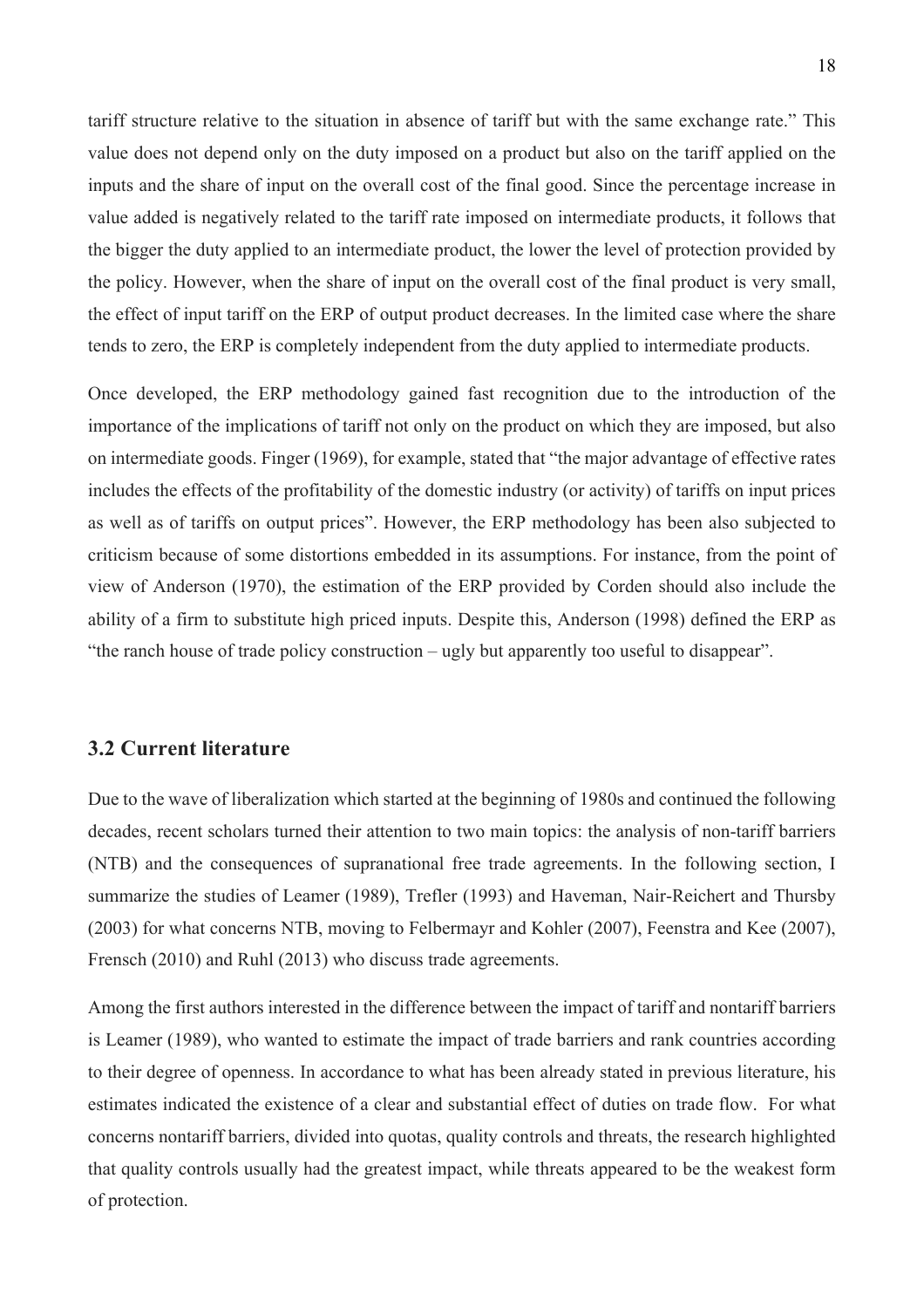A similar topic has been studied by Trefler (1993), who used data from the manufacturing industry to evaluate the consequences of the elimination of all US nontariff barriers on manufacturing imports. In his paper, he ran two different models. In the first one, he treated NTB as an exogenous variable, while in the second, protection was considered endogenously. In both cases, his results reported a significant reduction in imports; however, the magnitude of the impact changed according to how the variable was treated. Indeed, following the exogenous theory, the impact was small and in line with the result obtained in previous studies. By contrast, the estimate derived from the exogenous model was considerably bigger.

Haveman, Nair-Reichert and Thursby (2003) focused on the effectiveness of tariff and non-tariff barriers across industries, identifying three different ways in which trade barriers can affect imports: a reduction of the overall trade between countries, the concentration of the source of imports into exporters of larger size, and a shift in trade pattern across exporters not connected to their size. Their findings suggest that both the introduction of tariffs and nontariff barriers lower the volume of imports, but generally the impact of the former is greater compared to the second. In addition, they observed the existence of a significant diversion effect of trade, as well as a preference to shift towards larger exporters at the expenses of smaller ones.

Moving to the analysis of supranational trade agreements, the research of Feenstra and Kee (2007) focused on the North American Free Trade Agreement (NAFTA). It had the purpose of linking the effect of US tariff liberalization to the variety of goods imported from Mexico, one of its recent major trading partners, taking into account the distortion that the fast development of China had on trade. Their findings stipulate that tariff reductions significantly increased the range of products traded between the US and Mexico. Furthermore, the estimate remains significant and even more relevant when the effect of market competition from other countries' exports, China in particular, is taken into account.

Trade implications of the World Trade Organization have been studied by Felbermayr and Kohler (2007). In particular, their study aimed to determine the effect of trade liberalization on both the intensive import margin (changes in volumes of product imported) and the extensive import margin (changes in variety of product imported). Consistent with Feenstra and Kee (2007), their results suggest that being part of the WTO have led to an increase of the variety of products traded across parties. By contrast, no evidence of a significant change in the volumes of goods traded have been found.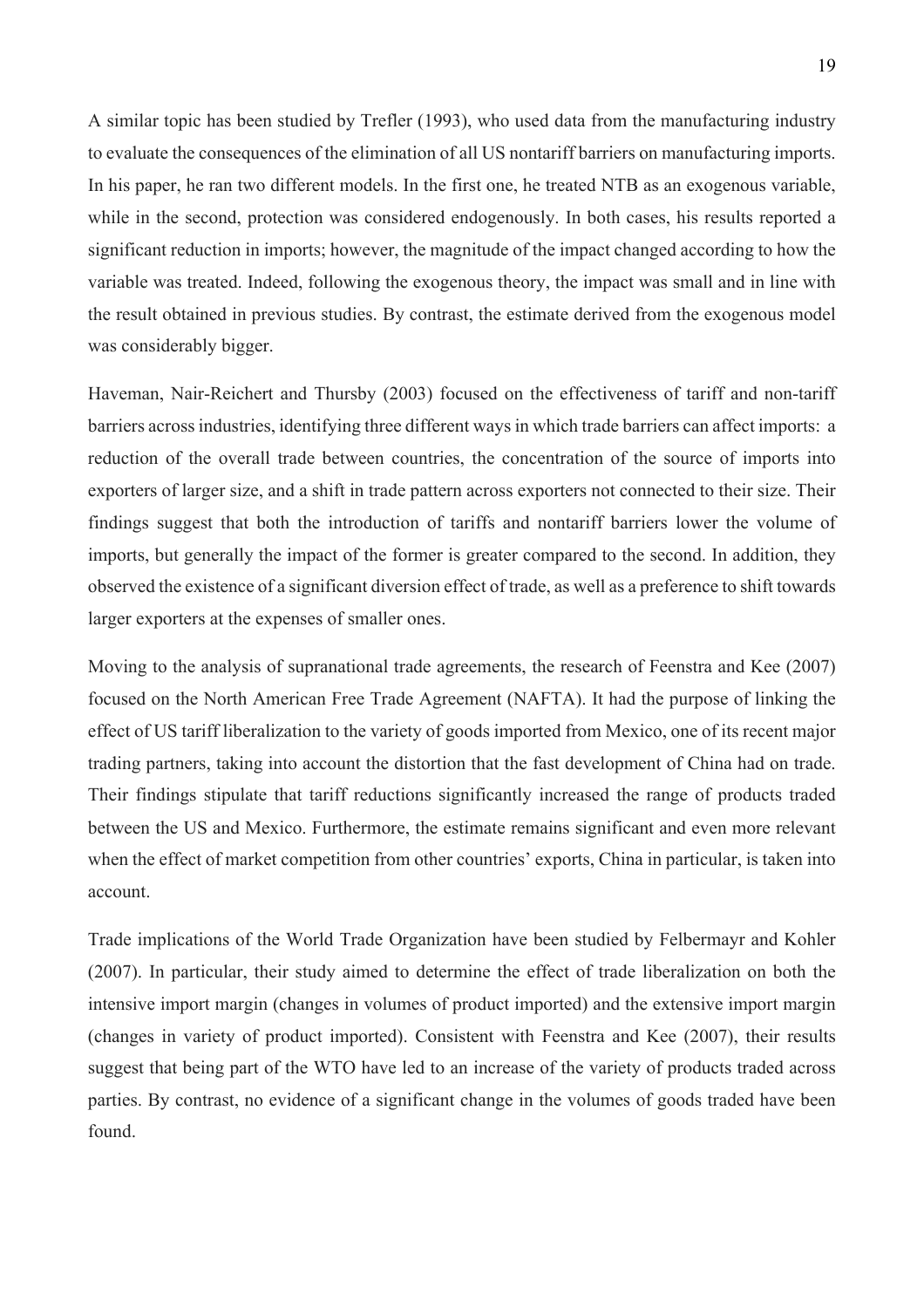Frensch (2010) used data from 1992 to 2004 to estimate the effect of European emerging economies trade liberalization on both import volume and variety. According to his results, the extensive margin of intermediate and capital goods is more sensitive to changes in trade policies compared to consumer goods. Furthermore, he found out that the removal of duties affects both the intensive and extensive import margin, but that the impact on the first is smaller than on the second. It follows that the less products are substitutable, the bigger the impact of tariffs on imports and the higher the weight of variation in the set of goods imported compared to the change in volume.

Similar research is performed by Ruhl (2013), who analysed the importance of extensive margin in international trade, taking into consideration the relevance of a good in a country's import and export pattern. In line with his assumptions, the author found the existence of a relationship between the growth of international trade made possible by international agreements and the increase of the variety of goods imported. This result is significant for products that were not traded before the liberalization, but also those traded in small quantities. Furthermore, he noticed that the greater the scale of the liberalization, the stronger the effect of the policy<sup>1</sup>.

To sum up, a number of researchers have reported the existence of a significant relationship between duties and the import of goods to which the restrictions apply. The centres of interest of the studies published between 1950s and 1970s are mainly the effect of duties on volumes and importance of taking into account all of the tariff structure when evaluating the pattern of outcome of an economy. Subsequently, the wave of liberalization that hit the global environment in 1980s defined the beginning of a period characterized by the birth of international trade agreements and consequent tariff cuts. As a consequence, scholars moved their attention to the effect of NTB as well as massive trade liberalization. However, so far there has been little quantitative analysis related to the effect that input tariffs have on imports of products that use those duties-subjected inputs as intermediate goods in the production process. In general terms, this thesis intends to determine the extent to which input tariffs affect the level of imports of produced with those inputs. More specifically, the paper investigated the effect of steel duties on the import of vehicles in the United States under Bush presidency, providing suggestions on what is expected to happen as a consequence of the recent trade policy approved by Trump.

<sup>&</sup>lt;sup>1</sup> Large-scale trade liberalizations such as the North American Free Trade Agreement, the Canada-United States Free Trade Agreement and China's accession to the World Trade Organization led to the best results.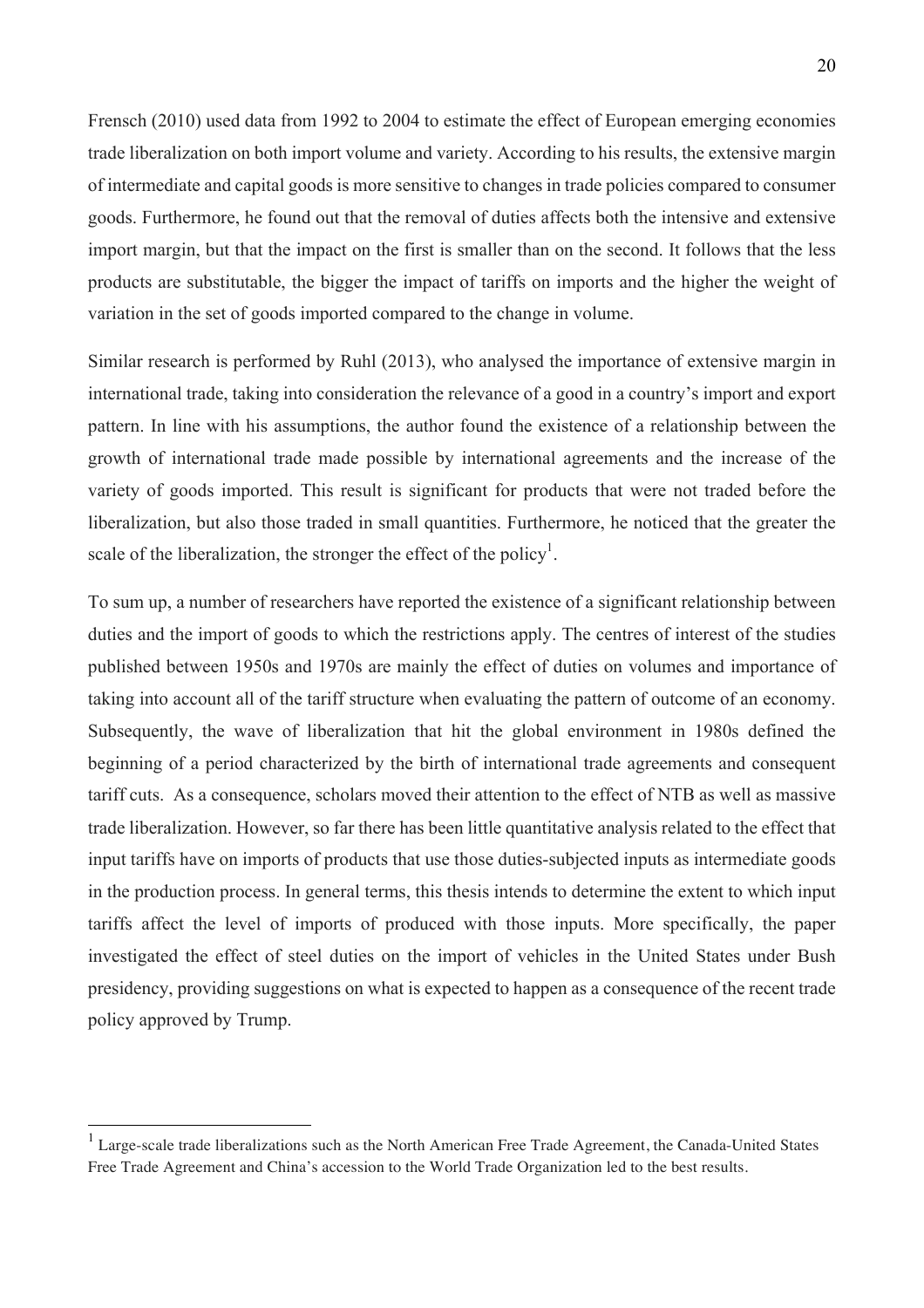## **4. METHODOLOGY**

#### **4.1 Analytic Approach**

The design used for this dissertation is the natural experiment. According to Dunning (2012), research can be defined as a natural experiment when it shares these two attributes:

- 1. there is a comparison of outcome across the treatment and control group;
- 2. the assignment of subjects to treatment is as good as random.

This type of design differs from common experiment because it occurs in natural environments where randomized manipulation is not under the control of the researcher. By contrast, common experiments take place in a controlled setting. The design method diverges also from pure observational studies, in which subjects' allocation into control or treatment group is not random.

Natural experiments are broadly adopted to study situations in which the phenomenon of interest is difficult or impossible to manipulate experimentally, as happens frequently in social science research. Appropriate circumstances for the application of this methodology are, for instance, the ones in which there is the possibility to divide the population in subgroups, based on the exposure or the absence of exposure to a defined treatment. In such cases the analysis of the changes in outcome between groups can be associated, under proper controls and conditions, to the exposure to the treatment itself.

However, there are two major issues related to this methodology that are worth mentioning. First of all, in order to guarantee the as-if random condition to be true, "the relevant confounding variables must be identified and measured" (Brady, 2010). "In a natural experiment we should find that potential confounders are balanced across the treatment and control group, just as they would be in expectation in a true experiment. [...] Statistical adjustment for potential confounders is assumed to produce the conditional independence of treatment assignment and unobserved causes of the outcome being explained yet very difficult to achieve" (Dunning, 2012). Not including them in the analysis may lead to a distortion of the experiment´s results, to omitted variables bias, or endogeneity bias.

In this study, the question under discussion is whether steel tariff implemented by Bush's administration influenced or not US imports of steel related goods from European Countries, with a greater focus on vehicles. This is a clear example of a situation in which controlled experimentation is not possible, as the exposure to the policy cannot be assigned by the experimenter. At the same time, there is a "natural division" of goods: the ones subjected to the tariff and the ones that are not. Because of the presence of both conditions, the application of a natural experiment as research methodology is an appropriate option.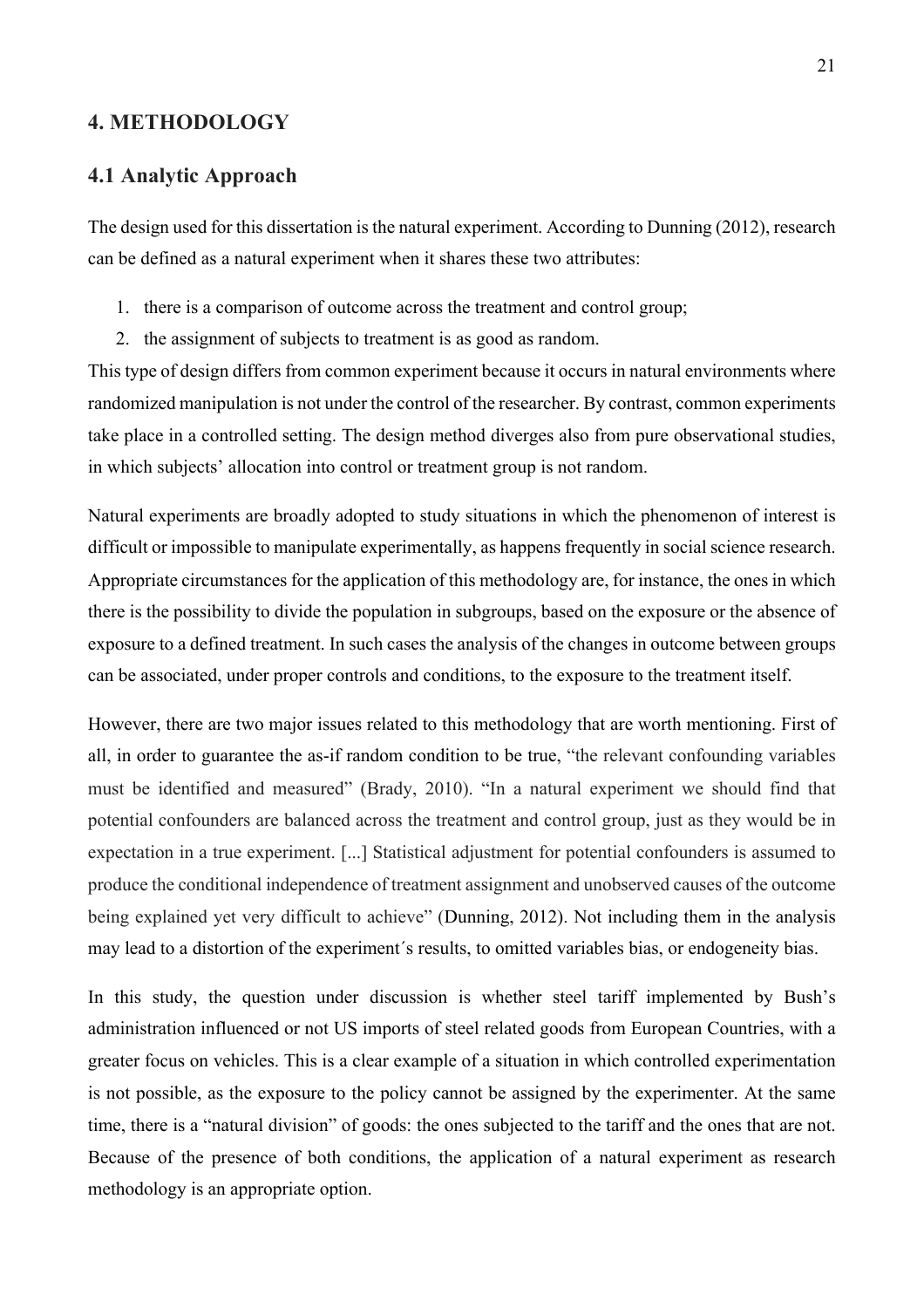In this dissertation the analytic approach used is known as difference in differences estimator. In this case, it consists of the comparison of changes in US imports coming from European Countries of products that contain steel as raw material before and after the removal of the tariff  $(1<sup>st</sup>$  difference), with changes pre and post tariff's removal in US imports of goods that are steel-free (2<sup>nd</sup> difference).

#### **4.2 Statistical model**

I run two different statistical models, both of them having the natural logarithm of US imports as the dependent variable. This first model includes as independent variables a dummy variable for time, indicating pre or post treatment (imposition of tariff), a dummy variable representing whether the observation was related to a commodity included in the control group or in the treated group and an interaction of time and commodity dummies. The interaction terms represent the difference in differences estimator that captures the average differential change in the monthly import level from the tariff and no-tariff period for the treatment group relative to the change in monthly imports for the untreated group.

The resulting estimated equation is

$$
ln (US import s_{i,c,t}) = \beta_0 + \beta_1 Post_t + \beta_2 Treated_{i,c} + \beta_3 Post*Treated_{i,c,t} + u_{i,c,t}
$$
 (1)

#### where:

*ln* (*US imports<sub>i,c,,t</sub>)* is the natural logarithm of the amount in US dollar value of imports of commodity *i* from country *c* for month *t*;

*Post<sub>t</sub>* is a dummy variable coded as 0 for the period in which tariff was effective and 1 for the period after its removal;

*Treated<sub>ic</sub>* is a dummy variable coded as 0 for the products in the untreated group and 1 for the products in the treated group;

 $Post*Treated_{i.t}$  is the interaction (multiplication) of the two variables above;

 $u_{i,c,t}$  is the error term.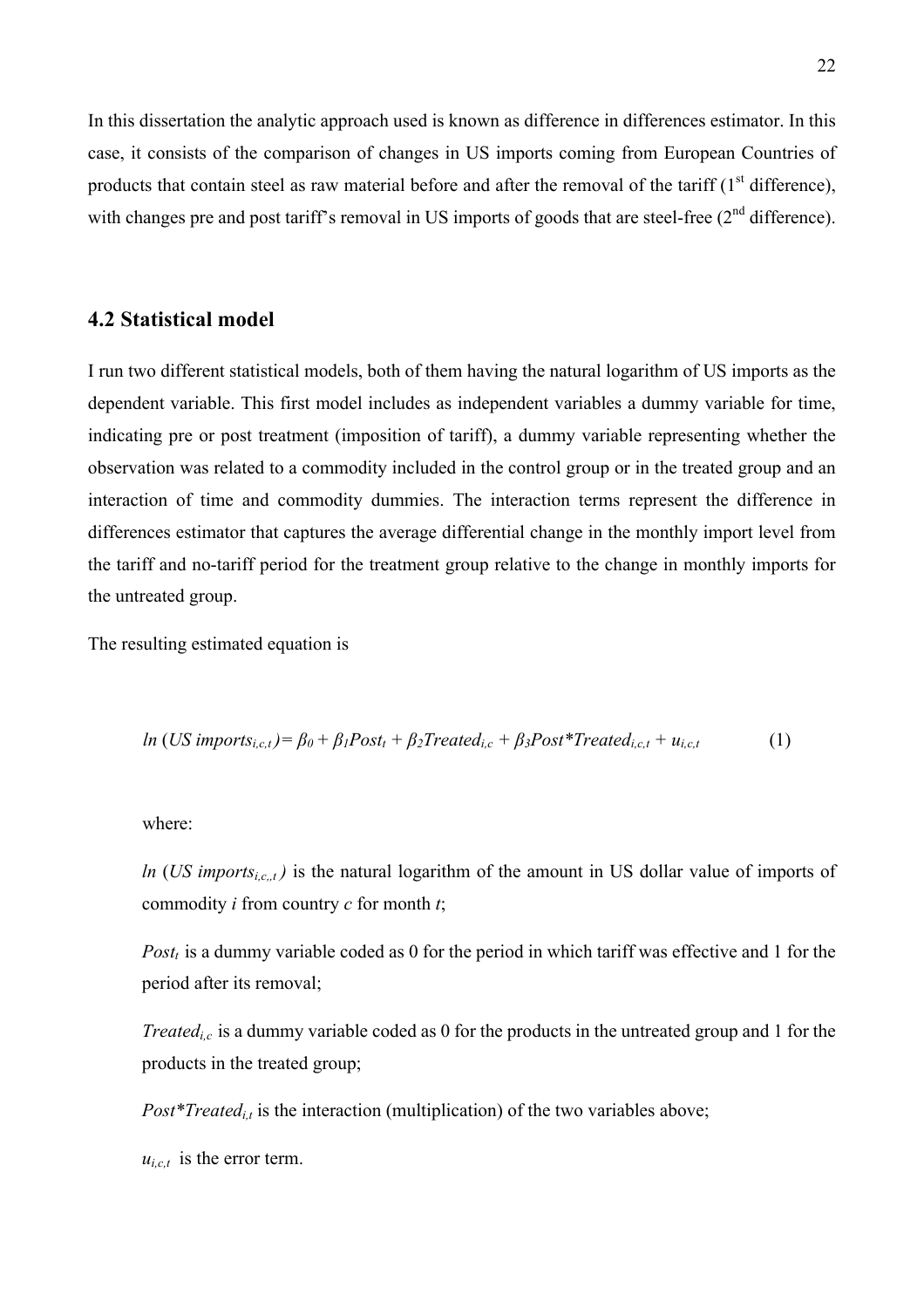The second model introduces to the previous one a set of control variables: country dummies, product dummies and time dummies. These dummies control for any country, commodity, and time specific shocks that might have occurred, influencing the difference in differences estimator.

The estimated equation is

$$
ln (US import s_{i,c,t}) = \beta_0 + \beta_3 Post*Treated_{i,c,t} + M_t + C_i + S_{z} + u_{i,c,t}
$$
\n(2)

where:

 $M_t$  is a month fixed effect;

*Ci* is a commodity fixed effect;

*Sz* is a country fixed effect;

All the other variables are the same described in the previous model.

## **4.3 Data**

US import data has been retrieved from the "Harmonized System (HS) District-level Data" of the US Census Bureau database.





Information is gathered through censuses and official surveys by the US Census Bureau itself, which is part of the US Department of Commerce, and overseen by the Economics and Statistics Administration (ESA). The database provides information on the dollar amount of imports of a given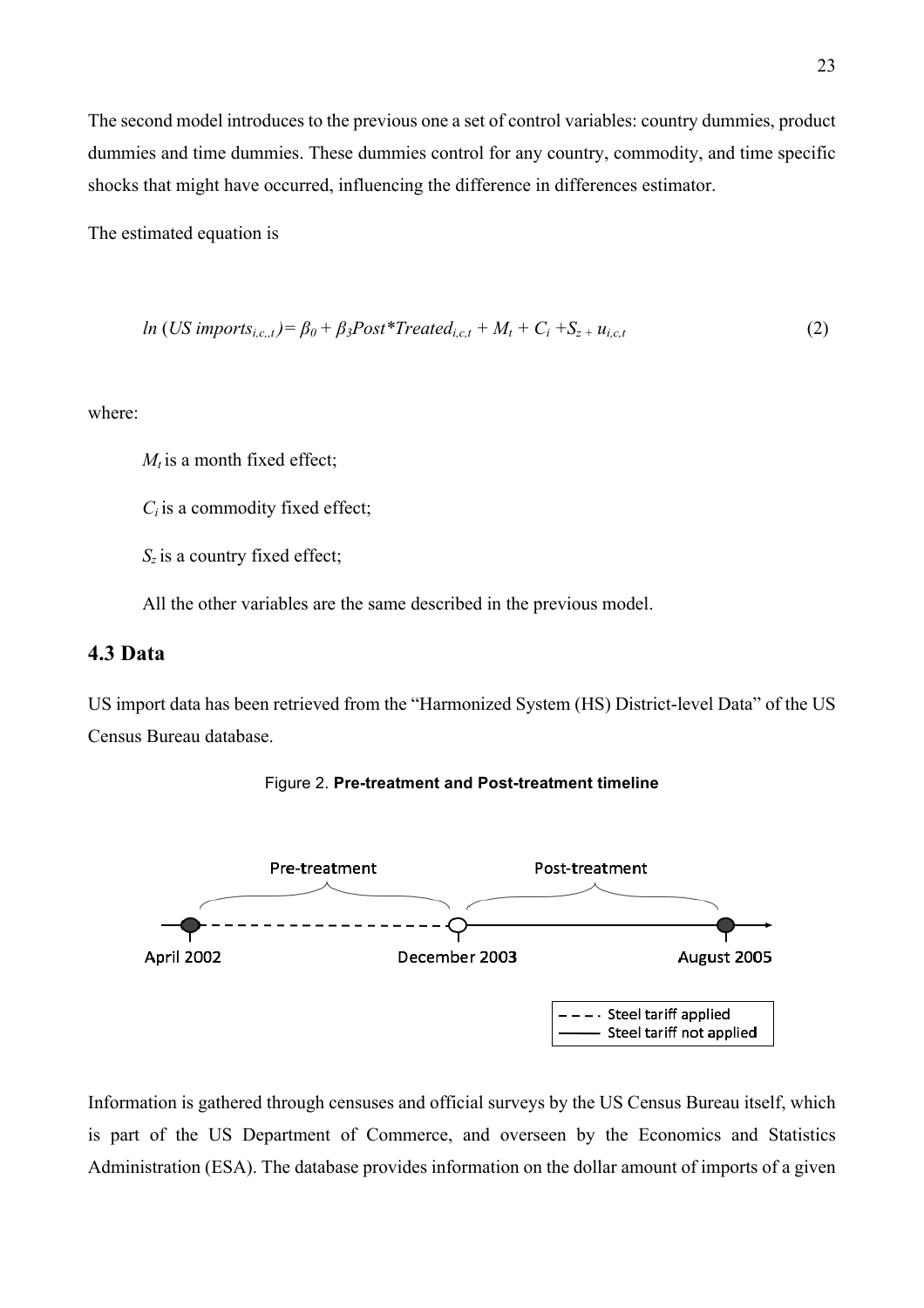commodity of interest, country of origin and additional information on US import and export dating back to 1992.

The study is run with monthly data on US imports collected during and after the trade policy implemented under Bush's presidency. This decision is justified by the fact that from 1992 until 2001 US imports were recorded on an annual basis, while monthly data are available from 2002 on. The time frame considered, starting in April 2002 and ending in August 2005, is divided into two groups: pre-treatment period and post-treatment period. The pre-treatment period is defined as the period in which tariffs on steel were applied, with the exclusion of the first and last months<sup>2</sup>. It has a length of 20 months, starting from April 2002 and ending in November 2003. The post-treatment period is the period that follows steel tariff removal. It begins in January 2004 and ends in August 2005, having the same length of 20 months (see Figure 2).

| 04 Dairy Prods; Birds Eggs; Honey; Ed Animal Pr<br>Nesoi | 38 Miscellaneous Chemical Products                      |
|----------------------------------------------------------|---------------------------------------------------------|
| 07 Edible Vegetables & Certain Roots & Tubers            | 39 Plastics And Articles Thereof                        |
| 14 Vegetable Plaiting Materials & Products Nesoi         | 45 Plastics And Articles Thereof                        |
| 18 Cocoa And Cocoa Preparations                          | 49 Printed Books, Newspapers Etc.; Manuscripts<br>Etc   |
| 22 Beverages, Spirits and Vinegar                        | 52 Cotton, Including Yarn And Woven Fabric              |
| 27 Mineral Fuel, Oil Etc, Bitumin Subst; Mineral<br>Wax  | 56 Wadding, Feit Etc; Sp Yarn; Twine, Ropes Etc.        |
| 30 Pharmaceutical products                               | 61 Apparel Articles And Accessories, Knit Or<br>Crochet |
| 32 Tanning & Dye Ext Etc; Dye, Paint Putty Etc;<br>Inks  | 64 Footwear, Gaiters Etc. And Parts Thereof             |
| 33 Essential Oils Etc; Perfumery, Cosmetic Etc<br>Preps  | 70 Glass And Glassware                                  |
| 36 Explosives; Pyrotechnics; Matches; Pyro<br>Alloys     | 74 Copper And Articles Thereof                          |

#### Table 1

List of commodities belonging to the control group

 $2$  President Bush notified the imposition of steel tariff in March 2002 and its removal in December 2003. Since both the decisions have been taken in the middle of the month, it has been decided not to include them in the analysis.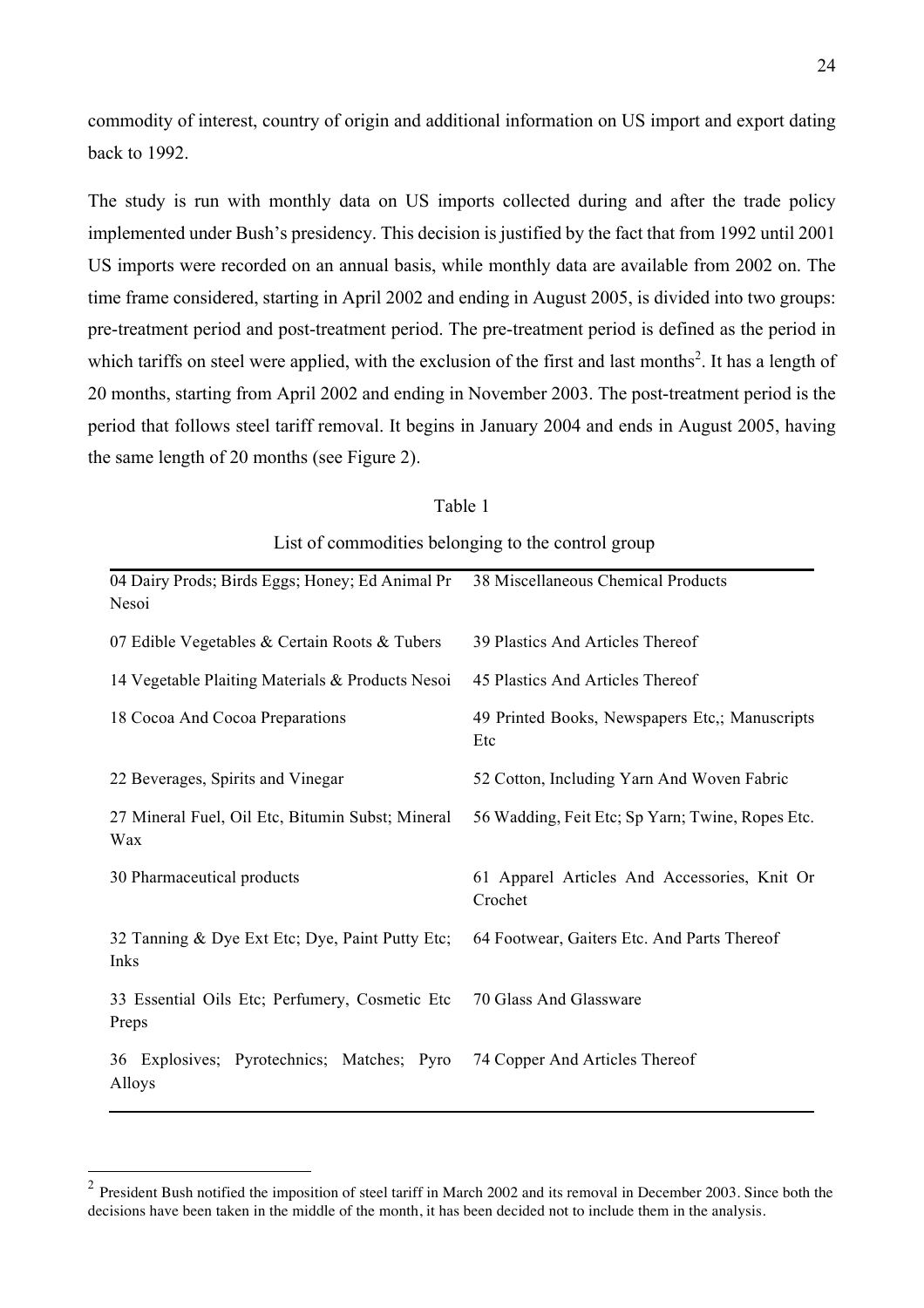Further, the difference in differences analysis requires the definition of a control group, also called untreated group, and a treated group. For the purpose of the study, I define one control group and two treated groups. In order to be part of the control group, a commodity is expected not to contain steel in its components. Among the list of 99 2-digit commodities provided by the US Census just 80 satisfy this requirement. As a consequence, from the 80-member list a pool of 20 commodities has been drawn randomly. The full list of commodities entering in the untreated group is provided in Table 1.

| n۱<br>. . |  |
|-----------|--|
|           |  |

| List of commodities belonging to the treated group "Iron $&$ Steel" |  |
|---------------------------------------------------------------------|--|
|                                                                     |  |

| 72 others                                                  | 7220 Fl-rl Stainless Steel Producys, Under<br>600mm Wide        |
|------------------------------------------------------------|-----------------------------------------------------------------|
| 7211 Fl-rl Iron & Na Steel Un 600mm Wd, Not<br>Clad Etc    | 7221 Bars And Rods, Stnls Stl, Ht-rld Irreg Coils               |
| 7212 Fl-rl Iron & Na Steel Un 600mm Wd, Clad<br>Etc        | 7222 Bars & Rods St Steel Nesoi; Angles Etc, St<br><b>Steel</b> |
| 7213 Bars&Rods, Iron&Na Dteel Nesoi H-r Irreg<br>Coils     | 7223 Wide r Stainless Steel                                     |
| 7214 Bars&Rods, Iron&Na Dteel Nesoi H-r Etc                | 7224 Alloy Steel Nesoy In Ingots, Oth Pr Frm &<br>Semif Pr      |
| 7215 Bars&Rods, Iron&Na Dteel Nesoi                        | 7225 Fl-rl Alloy Steel Nesoi Nun 600mm Wide                     |
| 7216 Angles, Shapes & Sections Or Iron &<br>Nonalloy       | 7226 Fl-rl Alloy Steel Nesoy Un 600mm Wide                      |
| 7217 Wire Of Iron & Nonalloy Steel                         | 7227 Bars & Rods Alloy Steel Nesoy, H-r Irreg<br>Coils          |
| 7218 Stainless Steel In Ingots Etc & Semifin<br>Products   | 7228 Al Steel Nesoy Bars, Ang Etc; Hoi Dr St<br><b>Bars</b> Etc |
| 7219 F1-rl Stainless Steel Products, Not Und<br>600mm Wide | 7229 Wire Or Alloy Steel Nesoi                                  |

The first treated group is composed exclusively by commodities grouped by the US Census under the code "72 – Iron And Steel". This category comprehends 29 4-digit commodities made completely of steel or, at most, a combination of iron and steel. In order to have a balanced amount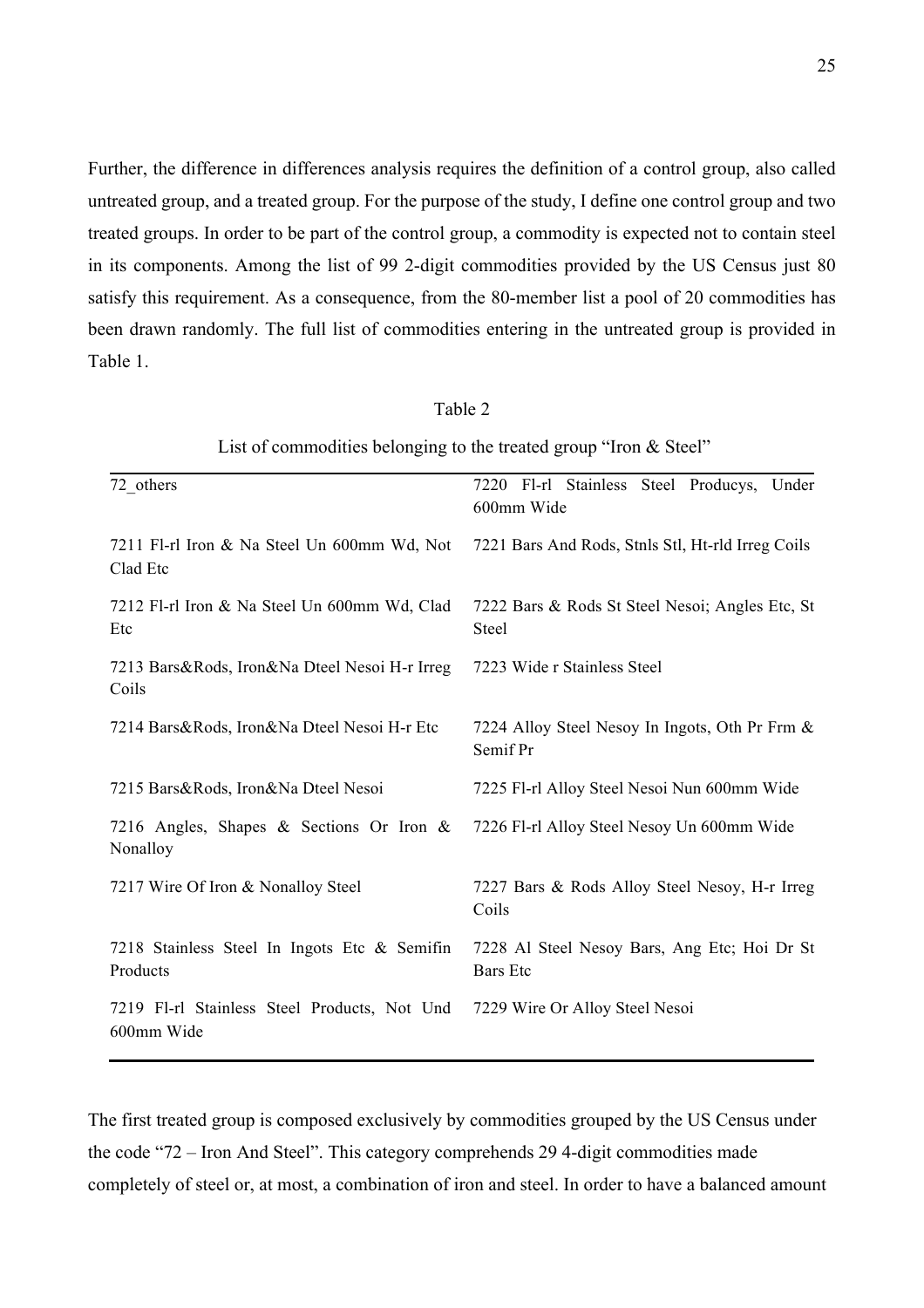of observation between treated and untreated groups, but at the same time not to lose data, the first 10 products have been aggregate together under the name "72\_others" (details provided in the Appendix 1). The complete pool of products is available in Table 2.

The second treatment group is composed of vehicles. For the purpose of the thesis, vehicles are defined as "any means moving on wheels, runners or tracks, excluding railways, tramways and cycles, as well as all the singular parts and bodies that made vehicles up". All the means of transport that are represented in the definition can be found among the products classified under the 2-digit code "87 – Vehicles, except railway or tramway, and parts etc." of US database. As a consequence of this definition, in the treated group I include vehicles for the transportation of goods and persons, trucks, motorcycles, trailers, and carriages, while parts and bodies are excluded (see Table 3).

Finally, the Country of origin must be selected. In order to run the analysis, not all the European Countries are taken into account, just the ones whose yearly amounts of exports are positive for all the years taken into consideration and all the categories of commodities mentioned above. As a consequence, the resulting nations entering in the analysis are: France, Germany, Italy, Netherlands, and the United Kingdom. It is relevant to notice that the United Kingdom has been included in the analysis, as in the timeframe it was considered part of the European Union and consequently subjected to the tariff.

| 8701 Tractors (other Than Works Trucks Or    | 8706 Chas W Eng F Trac, Mtr Veh F Pass/ gd &   |
|----------------------------------------------|------------------------------------------------|
| Heading 8709)                                | Special Pur                                    |
|                                              |                                                |
| 8702 Motor Vehicle F Trnsp & gt; ten Persons | 8709 Works Trucks, Self-prop, No lift; Stat    |
| Included Driver                              | Tractrs; Pt                                    |
|                                              |                                                |
| 8703 Motor Cars & Vehicles For Transporting  | 8711 Motorcycles & Cycles With Aux Motor       |
| Persons                                      |                                                |
|                                              |                                                |
| 8704 Motor Vehicles For Transport Of Goods   | 8713 Carriages For Disabled Persons, motorized |
|                                              |                                                |
|                                              | or not                                         |
|                                              |                                                |
| 8705 Special Purpose Motor Vehicles Nesoi    | 8716 Trailer Etc; Other Vehicles, Not Mech     |
|                                              | Propeld, Pt                                    |
|                                              |                                                |

Table 3

#### List of commodities belonging to the treated group "Vehicles"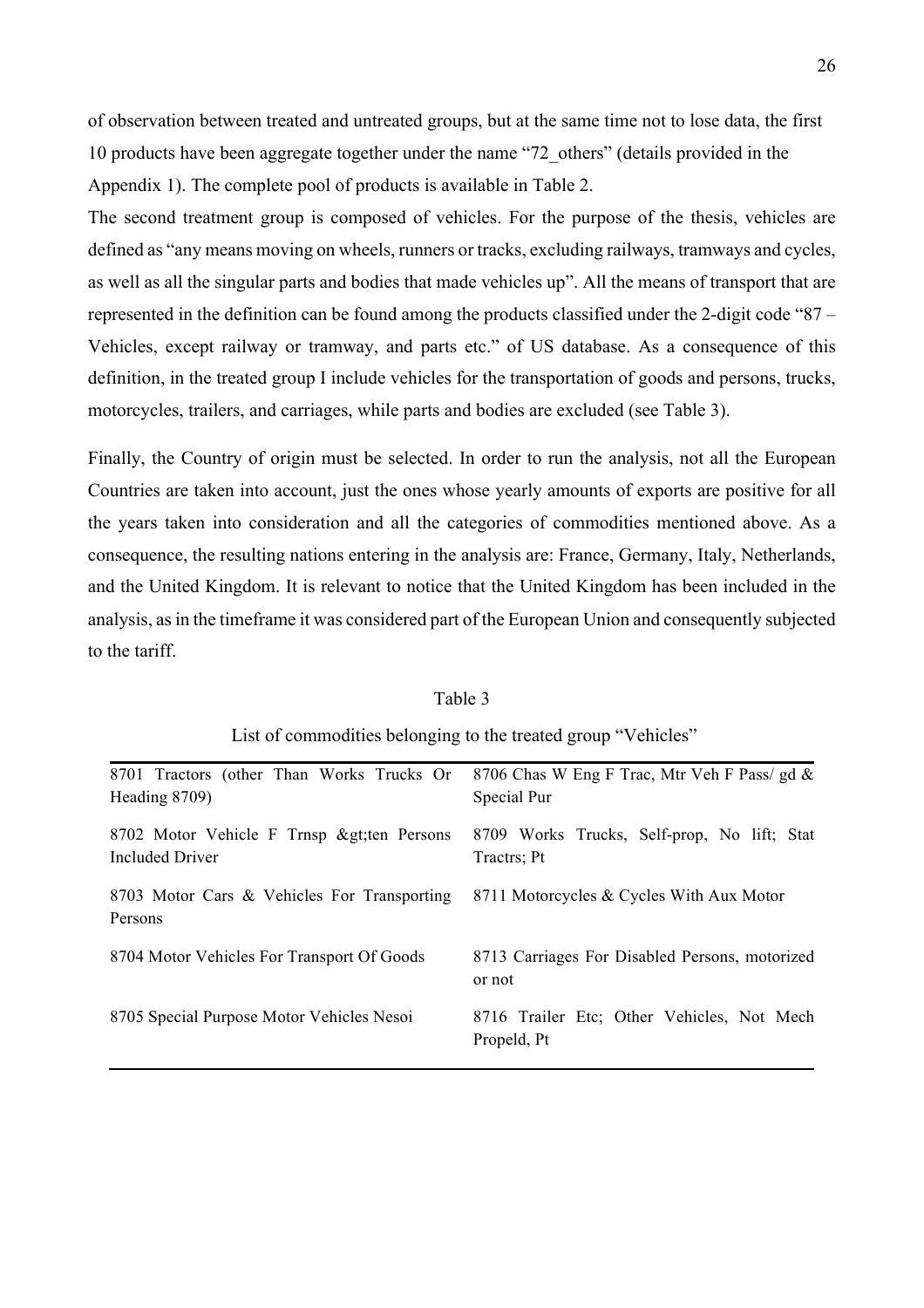#### **5. RESULTS**

#### **5.1 Basic Estimates**

Table 4 reveals the estimation results obtained from the difference in differences analysis using Iron & Steel commodities for the treated group, both with and without fixed effects. Starting from the model without fixed effects, the analysis shows that during the two periods taken into consideration, US imports per month have been characterized by an upward trend. Indeed, I find a significant increase of 14.5% between the pre- and the post-treatment period, indicating a general expansion of the flow of all the commodities considered imported from Europe.

Second, it can be observed a significant difference at the 5% level between the monthly amount of imports of the control group and the treated group. The dollar value of imports belonging to the Steel and Iron group is, on average, much lower compared to the one of the control group during the timeframe considered. While this difference is large, with a value of approximately  $92<sup>3</sup>%$ , the result is not unexpected since the control group includes a much larger pool of commodities.

Moving to the core of the analysis, the results suggest that tariff removal generates a significant decline in the monthly level of imports of steel-made commodities. The change in US imports of commodities that contain steel as raw material before and after the removal of the tariff is reported to be 31.2% lower than changes pre- and post- tariff removal in US imports of commodities that are steel-free. Considering the *Iron & Steel Model* with fixed effects, the addition of the country, commodity, and time dummies modifies slightly the difference in differences coefficient, increasing the R-squared as expected. The explanation to these findings are attributable to the introduction of the three fixed effects, which have absorbed part of the variability of the dependent variable

 $ln(y) = \alpha + \beta x + u$  $ln(y') - ln(y) = \beta(x'-x)$  $ln(y'/y) = \beta(x'-x)$  $y'/y = exp(\beta(x'-x))$  $[(y'-y)/y] = [\exp(\beta(x'-x))-1]$ for  $x' - x =1$  $[(y'-y)/y] = [\exp(\beta) - 1]$ in this case  $[(y'-y)/y] = [\exp(-2.5) - 1] = -91.79\%$ 

<sup>&</sup>lt;sup>3</sup> As true % $\Delta v$  becomes larger,  $\Delta ln (v) \approx$  % $\Delta v$  becomes a worse approximation. As a consequence, large log values must be "corrected" according to the formula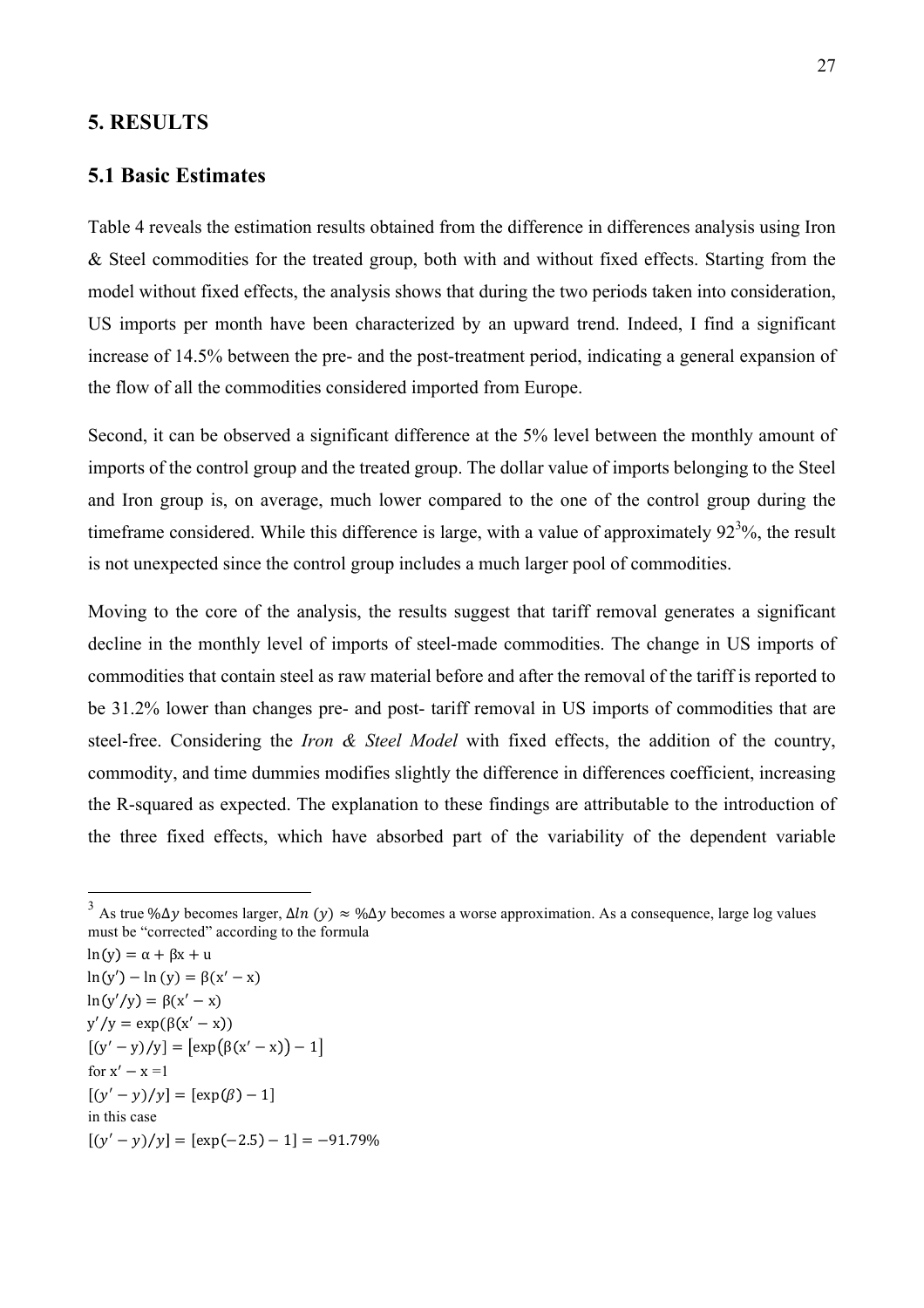increasing its predictability in relation to the independent variables. Despite these small discrepancies, my inference remains virtually unchanged: it is possible to reject the null hypothesis of a zero effect of the tariffs on imports with a statistical significance of 5%, indicating a reduction in the change in imports between treated and untreated groups of 38.2%.

The analysis so far has concentrated on the effect of tariffs on pure and almost pure steel products, ignoring the effect of the policy on the level of imports of steel-intensive industrial goods and, in particular, on vehicles. This second question is now investigated and its estimated values are presented in *Vehicles Model* (Table 4).

#### Table 4

Difference in Differences analysis of Iron & Steel and Vehicles Models

The table reports regression coefficients, t-statistics and robust standard errors of the difference in differences analysis for the Iron & Steel Model (first and second column) and Vehicles Model (third and fourth column). For both Models are reported the coefficients without fixed effect (1) and with fixed effects (2). *t* statistics in parenthesis. Robust standard errors in brackets. \* *p* <0.05, \*\* *p* <0.01, \*\*\* *p* <0.001

|                | <b>Iron &amp; Steel Model</b>         |                                      | <b>Vehicles Model</b>                 |                                   |
|----------------|---------------------------------------|--------------------------------------|---------------------------------------|-----------------------------------|
|                | (1)                                   | (2)                                  | (1)                                   | (2)                               |
| Constant       | 15.500***<br>(288.766)<br>[0.054]     | 15.685***<br>(187.515)<br>[0.084]    | 15.634***<br>(261.375)<br>[0.059]     | 15.272***<br>(166.129)<br>[0.092] |
| Post           | $0.145*$<br>(1.886)<br>[0.077]        |                                      | 0.068<br>(0.817)<br>[0.084]           |                                   |
| Treated        | $-2.519***$<br>$(-35.949)$<br>[0.070] |                                      | $-2.003***$<br>$(-14.902)$<br>[0.134] |                                   |
| Post*Treated   | $-0.312$<br>$(-3.056)$<br>[0.102]     | $-0.382***$<br>$(-6.022)$<br>[0.063] | $-0.008$<br>$(-0.045)$<br>[0.185]     | $-0.004$<br>$(-0.040)$<br>[0.107] |
| Sample Size    | 7166                                  | 7166                                 | 5423                                  | 5423                              |
| $R^2$          | 0.227                                 | 0.726                                | 0.107                                 | 0.729                             |
| Adjusted $R^2$ | 0.227                                 | 0.726                                | 0.106                                 | 0.727                             |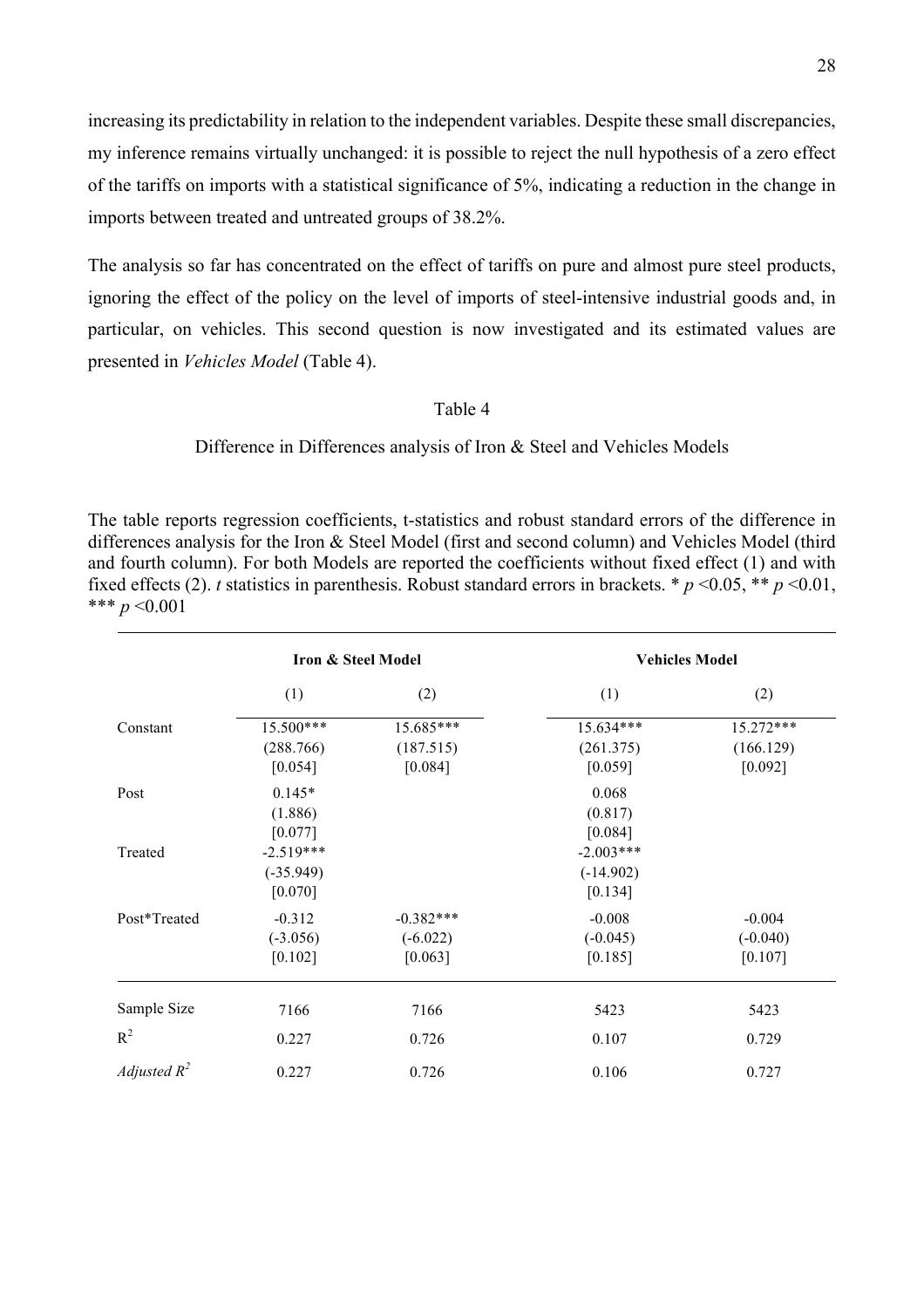According to the results, it is possible to confirm that there is a statistically significant difference in the monthly mean value of imports for the control group and the treated group equal to  $-86.03\%$ <sup>4</sup>. The point-estimate of the coefficient for the *Post* variable is identical to the estimation of the previous regression, but only significant at the 10% level. However, the same cannot be stated for the *Post\*treated* variable (the difference in differences coefficient), which is not statistically significant, meaning that it is not possible to refuse the null hypothesis of zero effect of the tariff on the imports of vehicles.

The same test has been repeated with the introduction of time, country, and commodity. The regression outputs confirm our previous results. These results suggest that, on average, the reduction of import tariffs on steel does not affect the volume of vehicles imported from Europe<sup>5</sup>.

The comparison between *Iron & Steel* and *Vehicles Models* is particularly interesting. The different result obtained in the difference in differences estimator highlights the discrepancies of behaviour of the two treated groups. While the removal of steel tariffs affects significantly the volume of imports of steel based commodities, the same cannot be stated for vehicle imports. As a consequence, it is possible to conclude that the removal of steel tariff does not have a homogeneous effect on downstream industries.

## **5.2 Validity of Results**

In order to examine the validity of the result obtained from the difference in differences analysis, several approaches are used. First, I apply fixed effects in the regression to control for any country, commodity, and time specific shocks that might have occurred. Second, ex-post robustness checks should be run to evaluate the appropriateness of the inferences drawn throughout the experiment. In the following section, two different robustness checks are completed: the placebo falsification test and the substitution of the control group. The first test is aimed at verifying the relationship among tariff, imports, and timing. The second has the purpose of detecting linkages between the results and the control group used.

<sup>&</sup>lt;sup>4</sup> As true % $\Delta v$  becomes larger,  $\Delta ln (v) \approx$  % $\Delta y$  becomes a worse approximation. As a consequence, large log values must be "corrected" according to the formula shown in footnote 3.

in this case we obtain

 $[(y'-y)/y] = [\exp(-1.968) - 1] = -86.03\%$ 

 $<sup>5</sup>$  Since the independent variable embeds both price changes and volume changes, it is possible that the two effects</sup> compensate one another. However, since the price of vehicles tends to remain stable over time, it is reasonable to assume that the absence of change analyzed corresponds to the absence of change in volume of imports.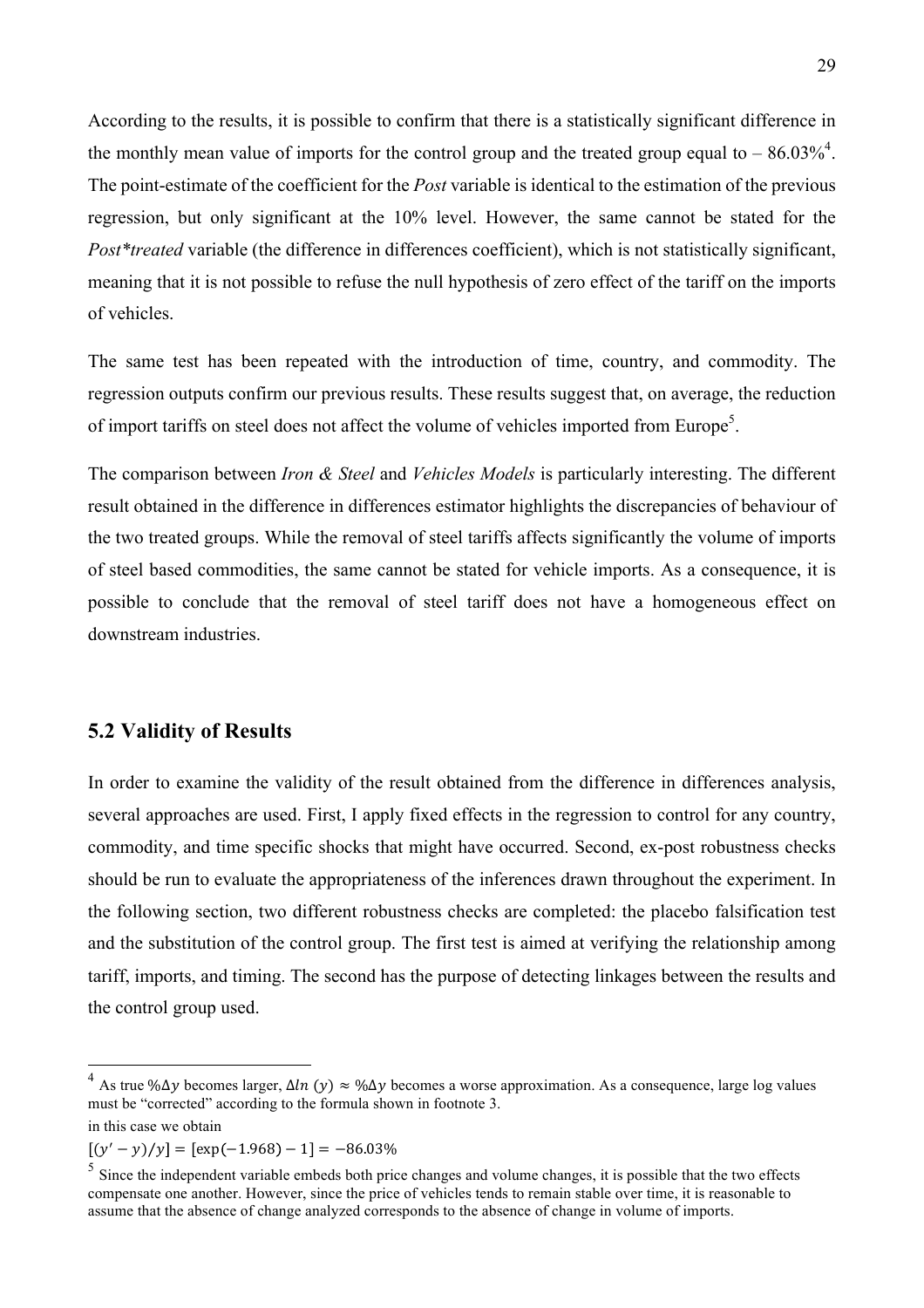The placebo falsification test has the purpose to test the causal relation between tariff removal and the change in import through the randomization of the timing considered. In this test the timeframe considered is a period in which no change in steel tariff occurred, as a consequence the difference in differences estimator is expected not to be significant independently from the pool of commodities considered. For the placebo falsification test for both the *Iron and Steel* and the *Vehicles Models* has been run again, maintaining all the variables with the exception of *Post*. The new timeframe considered is from January 2004 to December 2006, where January 2004-June 2005 constitutes the pre-treatment period and July 2005-December 2006 the post-treatment period. Since the variable *Post*  is no longer related to the imposition of the treatment (therefore it is a *placebo*), the use of the terminology "pre-treatment" and "post treatment" has the mere purpose to distinguish the two periods entering in the analysis.

#### Table 5

#### Difference in Differences analysis of Iron & Steel and Vehicles Models – placebo test

The table reports regression coefficients, t-statistics and robust standard errors of the difference in differences analysis for the Iron & Steel Model – placebo test (first and second column) and Vehicles Model – placebo test (third and fourth column). For both Models are reported the coefficients without fixed effect (1) and with fixed effects (2). *t* statistics in parenthesis. Robust standard errors in brackets. \* *p* <0.05, \*\* *p* <0.01, \*\*\* *p* <0.001

|                | <b>Iron &amp; Steel Model</b>     |                                   | <b>Vehicles Model</b>             |                                   |
|----------------|-----------------------------------|-----------------------------------|-----------------------------------|-----------------------------------|
|                | (1)                               | (2)                               | (1)                               | (2)                               |
| Constant       | 15.634***                         | 15.623***                         | 15.634***                         | 15.398***                         |
|                | (261.375)<br>[0.059]              | (167.781)<br>[0.065]              | (261.375)<br>[0.059]              | (151.106)<br>[0.102]              |
| Post           | 0.068<br>(0.817)                  |                                   | 0.068<br>(0.817)                  |                                   |
| Treated        | [0.084]<br>$-2.209***$            |                                   | [0.084]<br>$-2.003***$            |                                   |
|                | $(-27.559)$<br>[0.080]            |                                   | $(-14.902)$<br>[0.134]            |                                   |
| Post*Treated   | $-0.003$<br>$(-0.031)$<br>[0.112] | $-0.031$<br>$(-0.065)$<br>[0.065] | $-0.008$<br>$(-0.045)$<br>[0.185] | $-0.088$<br>$(-0.147)$<br>[0.112] |
| Sample Size    | 6497                              | 6497                              | 5552                              | 4882                              |
| $R^2$          | 0.189                             | 0.724                             | 0.192                             | 0.733                             |
| Adjusted $R^2$ | 0.189                             | 0.723                             | 0.192                             | 0.732                             |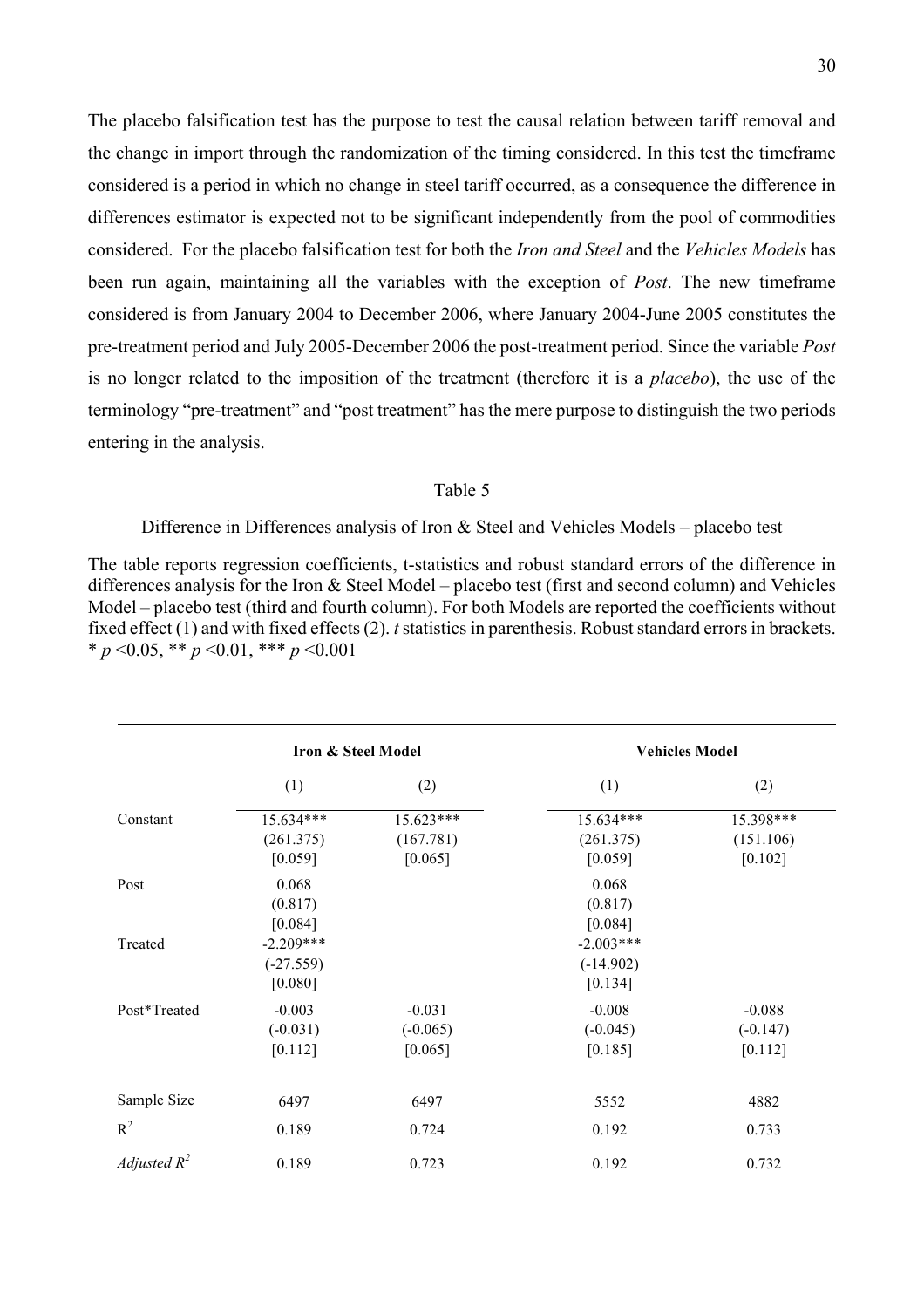Table 5 reveals the results of the *Iron & Steel Model* with and without the addition of controls for country, time, and commodity variables. What is interesting in this output is the change, or absence of change, related to the coefficient of the variables *Post* and *Post\*Treated*.

When considering the model without fixed effects, Table 5 appears to be quite revealing in this sense. In accordance with the expectations, the variable *Post* is not significant at the 5% level, suggesting that no significant change in imports occurred between the pre- and post- treatment periods. I find the same result in the model with fixed effects. Furthermore, the difference in differences estimator is not significant for both the models containing with and without fixed effects, indicating that it is not possible to refuse the hypothesis that no change in import level between treated and untreated group happened in the two periods taken into account. Again, this is consistent with the expectations.

Moving to *Vehicles Model* (Table 5), a similar conclusion can be drawn. The results obtained from the regression performed with and without fixed effects indicate the absence of significant difference between "pre-treatment" and "post-treatment" periods. In addition, the difference in difference estimator is not significant at the 5% level for both with and without fixed effects models. Again, these results are in line with the expectations.

The second validity check has the purpose to analyse the independence of results obtained in Session 5.1 from the choice of the control group. In order to test this alternative, both *Iron & Steel* and *Vehicles Models* have been run with a completely different control group, while maintaining all the other variables. Table 6 illustrates all the elements entering in the robustness check control group.

Once I have defined the control group, I apply the difference in differences analysis again. From this regression, I expect to obtain outputs similar to the ones seen in Session 5.1: a difference in differences estimator that is significant for the steel group and not significant for the vehicles group.

Table 7 reveals the estimate of the difference in differences coefficient performed for the *Iron &Steel* group before and after controlling for country, product, and time variables. It is apparent from this table that the dollar value of US imports has changed significantly between the two periods of time and the two groups taken into consideration. The model without fixed effect reports a negative change of 31,2%, while the introduction of control variables increases the estimated negative change to 36,8%.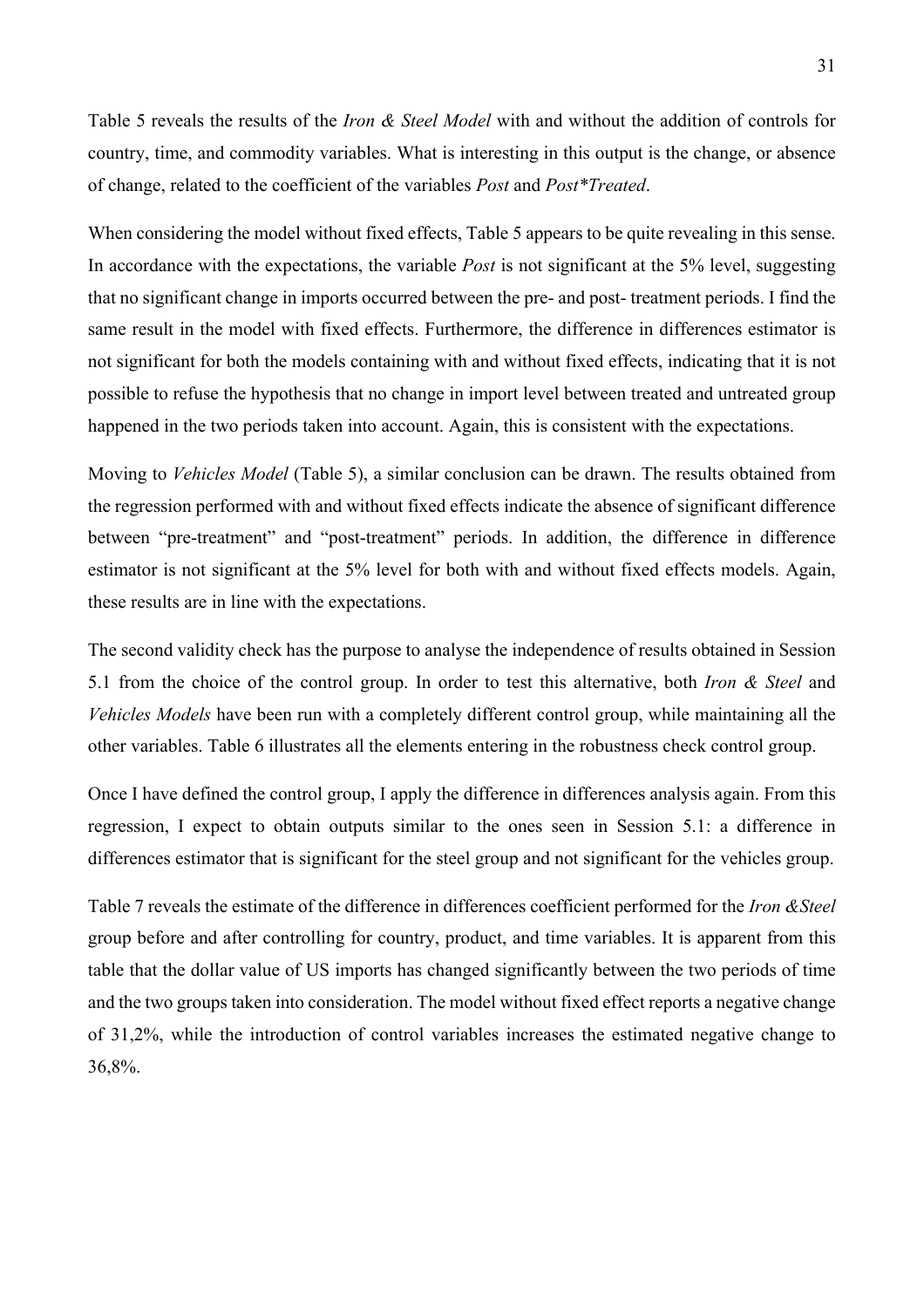#### Table 6

| List of commodities belonging to the robustness check control group |  |  |
|---------------------------------------------------------------------|--|--|
|                                                                     |  |  |

| 13 Lac; Gum, Resins & Others; Vegetable Sap &            | 41 Raw Hides And Skins (no Furskins) And                |  |
|----------------------------------------------------------|---------------------------------------------------------|--|
| Extract                                                  | Leather                                                 |  |
| 19 Prep Cereal, Flour, Starch Or Milk; Bakers            | 42 Leather Art; Saddlery Etc; Handbags Etc; Gut         |  |
| Wares                                                    | Art                                                     |  |
| 21 Miscellaneous Edible Products                         | 44 Wood And Articles Of Wood; Wood Chacoal              |  |
| 27 Mineral Fuel, Oil Etc; Bitumin Subst; Mineral         | 48 Paper & Paperboard & Articles (inc Paper Pulp        |  |
| Wax                                                      | Artl)                                                   |  |
| 28 Inorg Chem; Precc & Rare-earth Met &                  | 54 Manmade Filaments, Including Yarns &                 |  |
| Radioact Compd                                           | <b>Woven Fabrics</b>                                    |  |
| 29 Organic Chemicals                                     | 62 Apparel Articles And Accessories, Not Knit<br>Etc.   |  |
| 34 Soap Etc; Waxes, Polish Etc; Candles; Dental          | 68 Art of Stone, Plaster, Cement, Asbestos, Mica        |  |
| Compd                                                    | etc.                                                    |  |
| 35 Albuminoidal Subst; Modified Starch; Glue;<br>Enzymes | 69 Ceramic Products                                     |  |
| 37 Photographic Or Cinematographic Goods                 | 71 Nat Etc Pearls, Prec Etc Stones, Pr Met Etc;<br>Coin |  |
| 40 Rubber And Articles Thereof                           | 76 Aluminium And Articles Thereof                       |  |

When performing the same test on the Vehicle group, the difference in difference estimator turns not significant for both the models with and without fixed effects (see Table 7). This implies that no significant change has occurred between the pre- and post- treatment difference of the dollar value of vehicles imported and the pre- and post- treatment difference of the robustness check control group.

Comparing the results shown in Session 5.2 with the robustness check ones, it can be observed that no change in significance or sign of the difference in differences estimator has occurred after the alteration of the control group. This absence of alterations suggests the independence of the relationship observed between tariffs and import from the choice of the untreated group, supporting the validity of the results.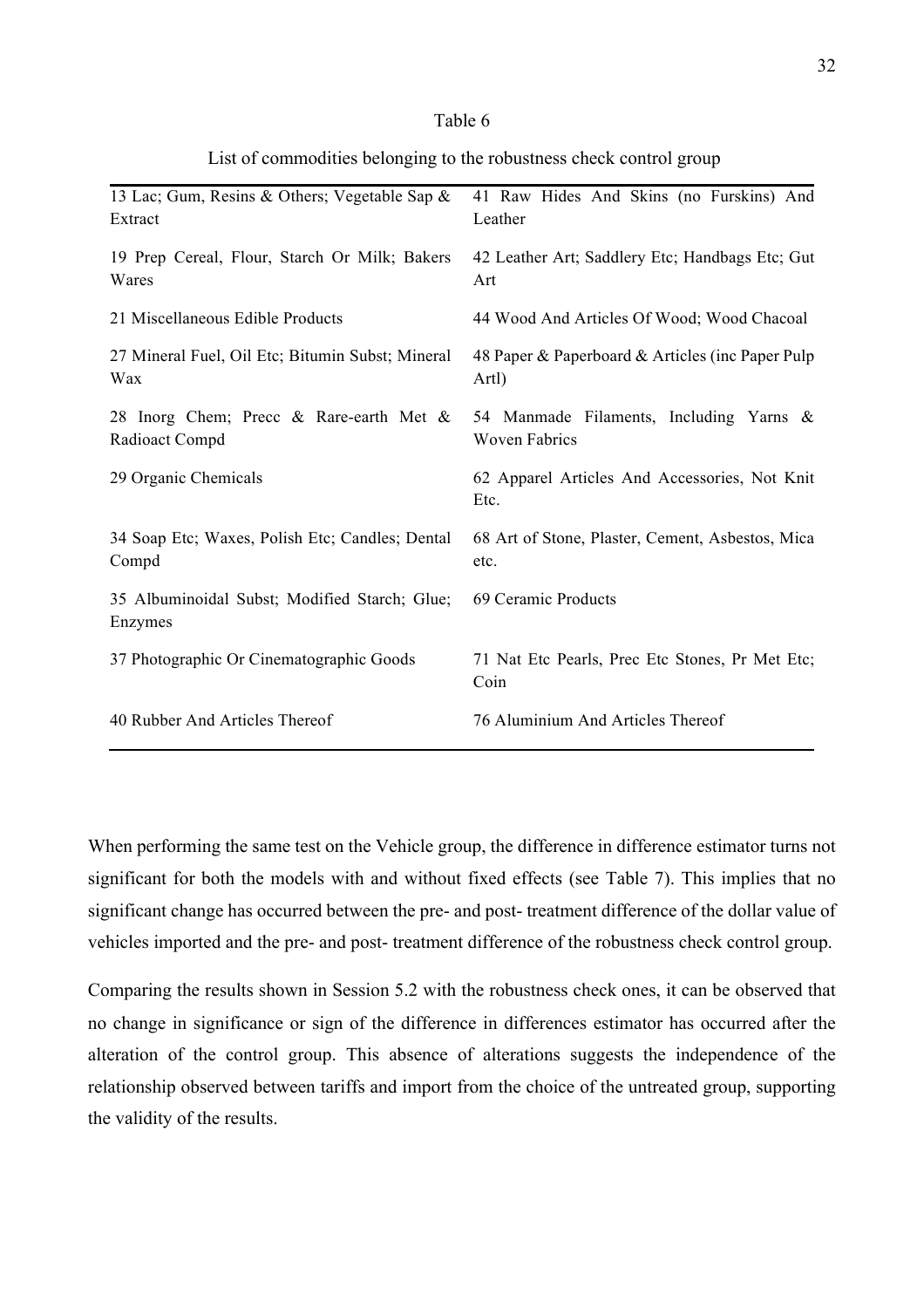#### Table 7

Difference in Differences analysis of Iron & Steel and Vehicles Models – different control group

The table reports regression coefficients, t-statistics and robust standard errors of the difference in differences analysis for the Iron & Steel Model – different control group (first and second column) and Vehicles Model – different control group (third and fourth column). For both Models are reported the coefficients without fixed effect (1) and with fixed effects (2). *t* statistics in parenthesis. Robust standard errors in brackets. \*  $p \le 0.05$ , \*\*  $p \le 0.01$ , \*\*\*  $p \le 0.001$ 

|                | Iron & Steel Model |             | <b>Vehicles Model</b> |            |
|----------------|--------------------|-------------|-----------------------|------------|
|                | (1)                | (2)         | (1)                   | (2)        |
| Constant       | 15.873***          | 13.982***   | 15.837***             | 13.540***  |
|                | (426.666)          | (189.682)   | (427.547)             | (151.610)  |
|                | [0.037]            | [0.074]     | [0.037]               | [0.089]    |
| Post           | $0.146**$          |             | $0.153**$             |            |
|                | (2.746)            |             | (2.899)               |            |
|                | [0.053]            |             | [0.058]               |            |
| Treated        | $-2.877***$        |             | $-2.304***$           |            |
|                | $(-49.242)$        |             | $(-20.355)$           |            |
|                | [0.085]            |             | [0.113]               |            |
| Post*Treated   | $-0.312***$        | $-0.368***$ | $-0.016$              | $-0.361$   |
|                | $(-3.652)$         | $(-5.982)$  | $(-0.098)$            | $(-0.293)$ |
|                | [0.085]            | [0.062]     | [0.162]               | [0.105]    |
| Sample Size    | 7295               | 7295        | 5552                  | 5552       |
| $R^2$          | 0.366              | 0.685       | 0.192                 | 0.670      |
| Adjusted $R^2$ | 0.366              | 0.682       | 0.192                 | 0.668      |

## **6. Conclusions**

The research unveils the effects that government decision of imposing tariffs on steel have on imports of both products made completely of steel or, at most, a combination of iron and steel and on vehicles. My difference in differences analysis indicates that while imports of mainly steel made product react to changes in tariff levels, the flow of import of vehicles apparently is not affected in the same way, showing no significant change between the two periods taken into consideration.

According to the statistical analysis carried out, the comparison between import of products that contain steel as raw material before and after the removal of the tariff and imports of goods that are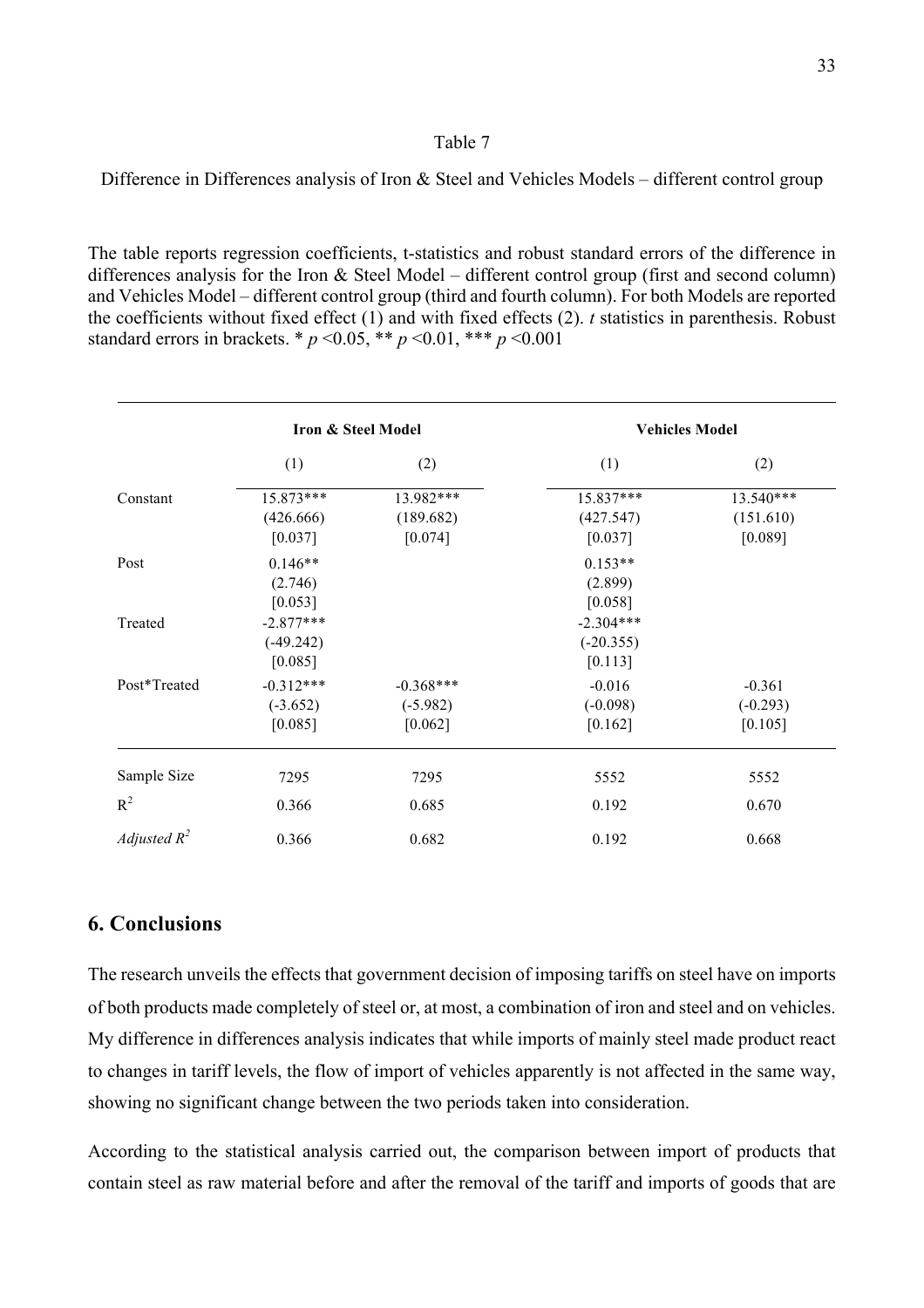steel-free before and after the removal of the tariff have highlighted a significant difference that ranges between 31.2% and 38.2%. By contrast, the comparison between the control group and *Vehicles Model* one suggests that there is not enough empirical evidence to reject the null hypothesis of the absence of a relationship between the two variables taken into account.

The results appear to be sufficiently strong as both the models reacted in accordance to the assumptions after robustness checks were made. In the placebo falsification test, which was run comparing two periods in which none of the two was subjected to the alteration of tariff structure, the difference in difference estimators were both not significant, in accordance with expectations. This result provides further support to the existence of a relationship between import of steel products and duties. The second robustness test, instead, was conducted to prove that the outputs obtained from the analysis of the two models were independent from the choice of the control group. The test reported the values expected, with a significant p-value in the case of steel model and a nonsignificant p-value in the vehicle case

From the analysis performed it is possible to predict that, under similar circumstances, the introduction of steel tariffs under Trump's administration will not affect the inflow of imported vehicles in the US. As a consequence, the automotive industry should not worry about the possibility of a higher level of competition in the US market deriving from the increase of imports of vehicles from the European Union. By contrast, the same cannot be concluded for the market of steel-made commodities. Indeed, European firms producing steel-made commodities are expected to exploit the restrictive policy, allocating a higher percentage of sales in the US market. As a consequence, US firms should rapidly find a strategy to defend themselves from foreign competition in order not to lose local market share.

A second interesting insight is connected to the fact that, apparently, tariffs on intermediate products affect the imports of final goods in different ways. Reconnecting to what was stated by Corden (1971), the difference in behaviour could depend on the fact that the two groups analysed are unbalanced in terms of the importance of the steel, where importance in this case stands for share of input on the overall cost of the final product. An interesting continuation of the research would be to examine the effect of the duties on different categories of products divided according to the importance of the raw material.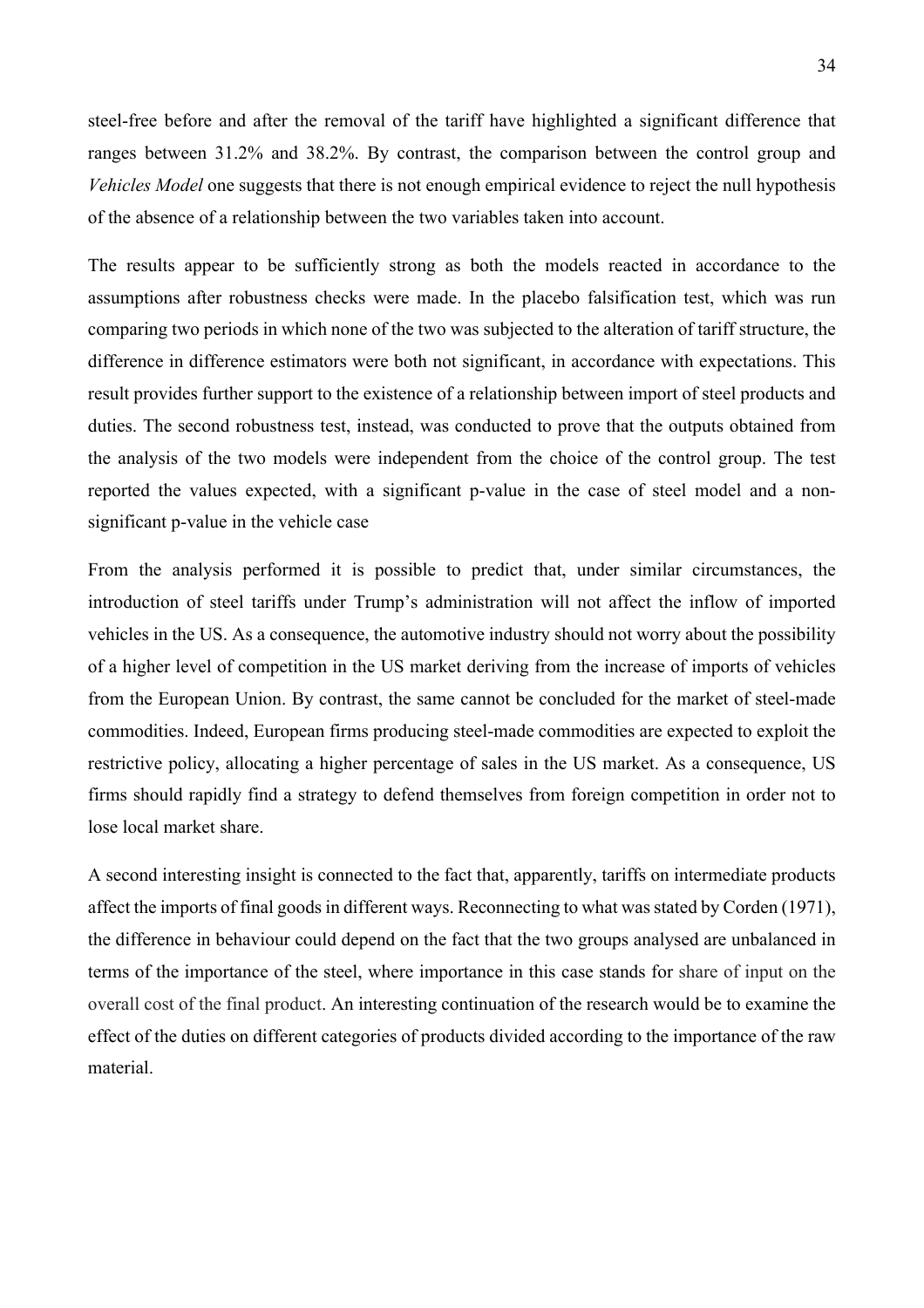# **Bibliography**

- Brady, H., Collier, D. (2010). *Rethinking Social Inquiry: Diverse Tools, Shared Standards.* Berkeley: Berkeley Public Policy Press, University of California.
- Corden, W. M. 1966. *The Structure of a Tariff System and the Effective Protective Rate*. Chicago: The University and Chicago Press
- Dunning, T. 2002. *Design-Based Inference : Beyond the Pitfalls of Regression Analysis ?* In Brady and Collier.
- Dunning, T. 2012. *Natural Experiments in the Social Sciences: A Design-Based Approach.*  Cambridge: Cambridge University Press
- Feenstra, R., Robert, C., Hiau L.K. 2007. *Trade Liberalisation and Export Variety : A Comparison of Mexico and China*. New Jersey: Wiley.
- Finger, J. M. *Gatt Tariff Concessions and the Exports of Developing Countries--United States Concessions at the Dillon Round Author.* New Jersey: Wiley.
- Francois, J., Baughman, L. 2003. *The Unintended Consequences of U.S. Steel Import Tariffs: A Quantification of the Impact During 2002.* Washington DC: Information and Research Services, Department of the Parliamentary Library
- Frensch, R. 2010. *Trade Liberalization and Import Margins Trade Liberalization and Import Margins*. Oxfordshire: Taylor & Francis
- Thursby, J., Haveman, J., Reichert, U. 2003. *How Effective Are Trade Barriers ? An Empirical Analysis of Trade Reduction , Diversion , and Compression*. Massachusetts: MIT Press
- Kehoe, T. J. 2013. *How Important Is the New Goods Margin in International Trade?* Chicago: The University of Chicago Press
- Krause, L. B. 1959. *United States Imports and the Tariffs*. Connecticut: Yale University.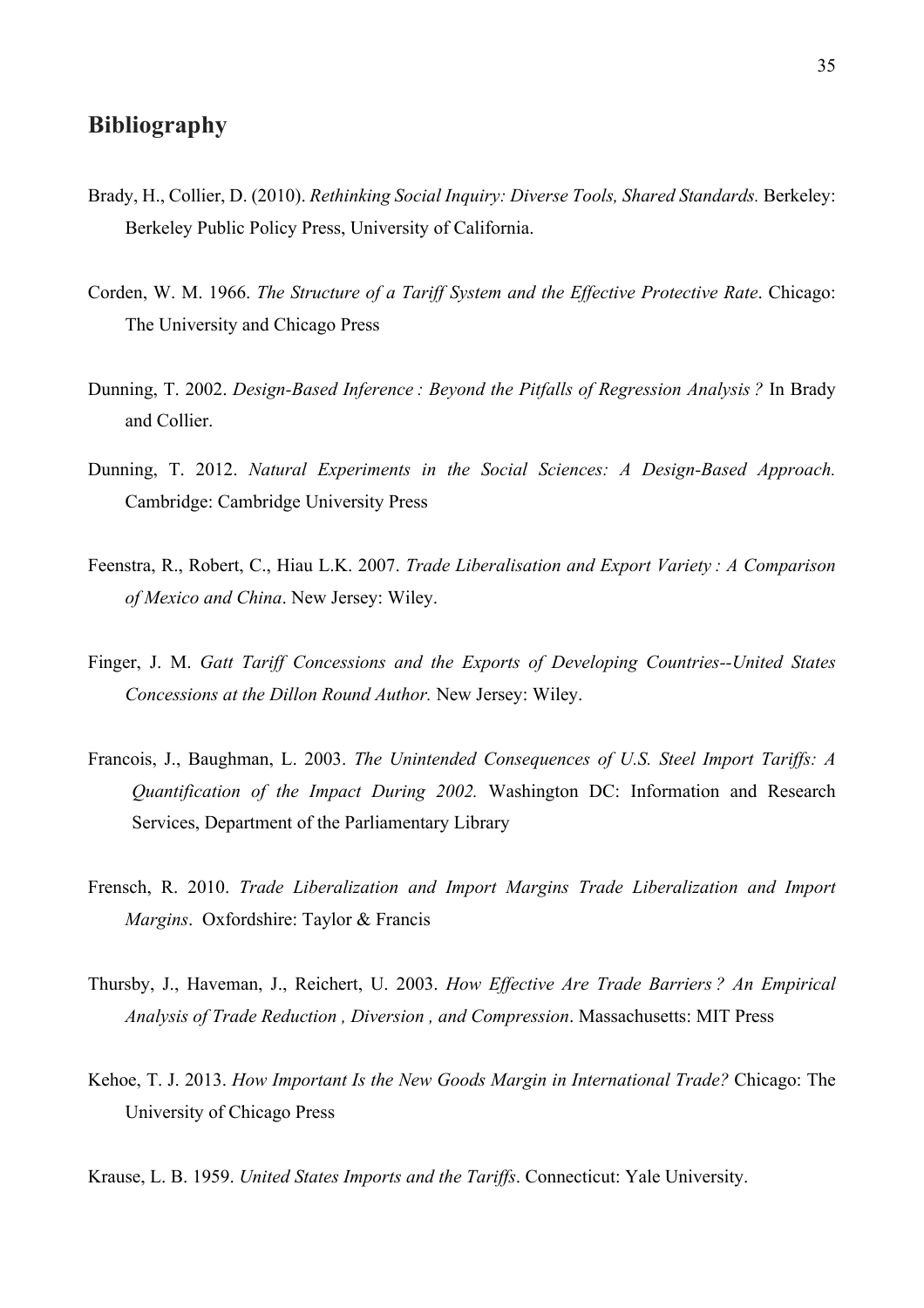- Kreinin, M.E. 1961. *Effect of Tariff Changes on the Prices and Volume of Imports*. Nashville: American Economics Association.
- Krugman, P., Wells, R. 2011. *Microeconomics.* New Jersey: Wiley.
- Leamer, E.E., 1989. *The Structure and Effects of Tariff and Nontariff Barriers in 1983*. California: UCLA University.
- Piquet, H. S. 1953. *Aid, Trade and the Tariff.* New York: Thomas Y. Crowell.
- Read, R. 2005. *The Political Economy of Trade Protection : The Determinants and Welfare Impact of the 2002 US Emergency Steel Safeguard Measures*. Lancaster: Lancaster University.
- Finger, J.M. 1976. *Effects of the Kennedy Round Tariff Concessions on the Exports of Developing Countries.* Great Britain: Wiley.
- Trefler, D. 1993. *Trade Liberalization and the Theory of Endogenous Protection : An Econometric Study of U . S . Import Policy.* Chicago: The University of Chicago Press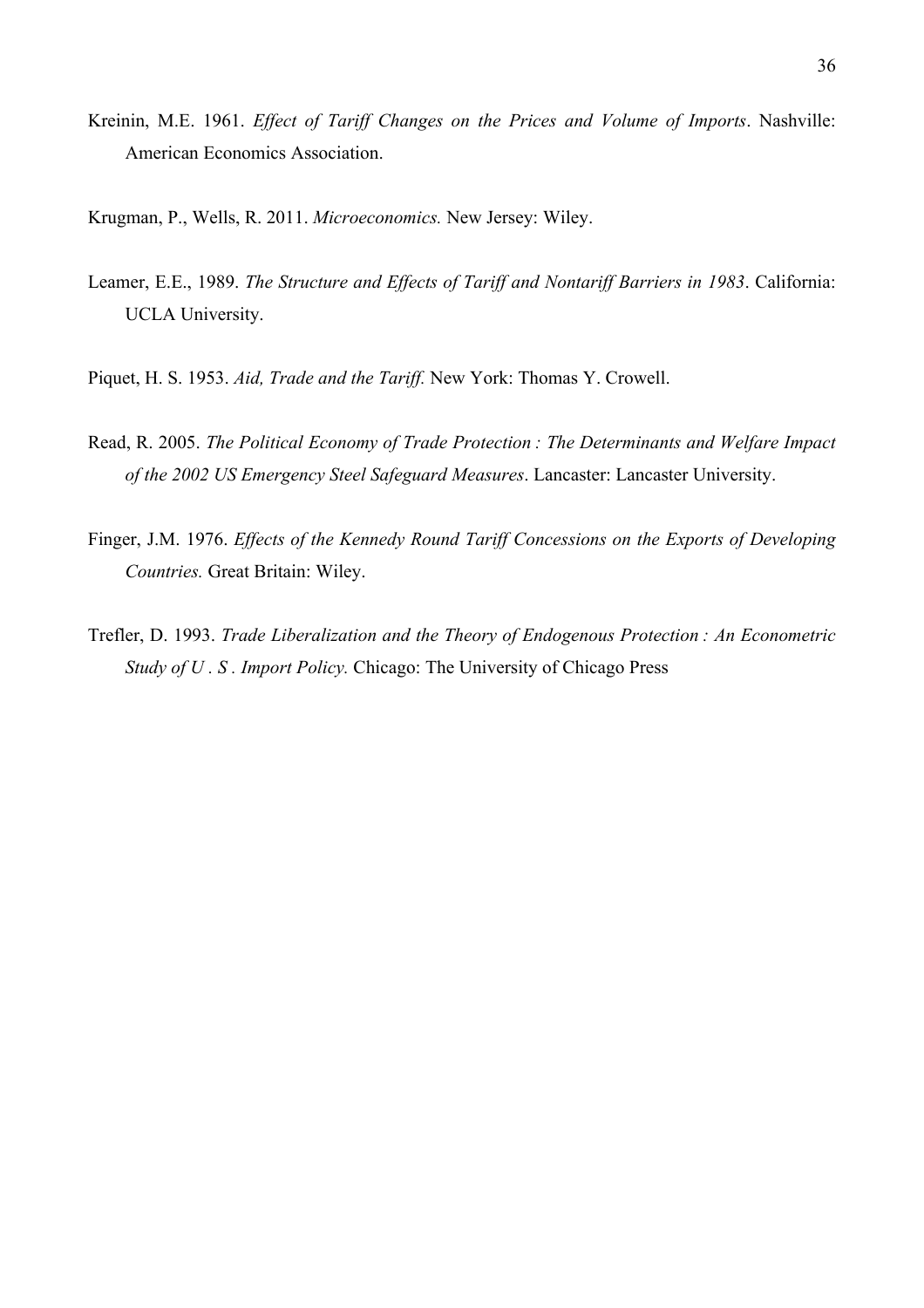## **List of Internet Sources**

- Ackman, D. (2003, December 5). *Bush Cuts Steel Tariffs, Declares Victory.* Retrieved from https://www.forbes.com/2003/12/05/cx\_da\_1205topnews.html#1234c9d42ab1 [Accessed 22 Nov. 2018].
- BBC Staff. (2018, August 21). *Trump says China is manipulating currency*. Retrieved from https://www.bbc.com/news/business-45251091 [Accessed 22 Nov. 2018].
- Chalabyan, A., Mori, L., Vercammen, S. (2018, January). The Current Capacity Shake-up in Steel and How the Industry Is Adapting. Retrieved from https://www.mckinsey.com/industries/metals-and-mining/our-insights/the-current-capacityshake-up-in-steel-and-how-the-industry-is-adapting [Accessed 10 Nov. 2018].
- Lippert, J. (2018, May 31). *Trump Metal Tariffs to Make Cars Costlier, Automakers Say*. Retrieved from https://www.bloomberg.com/news/articles/2018-05-31/trump-metal-tariffs-will-raisevehicle-prices-automakers-say [Accessed 22 Nov. 2018].
- Lusk, C. (2018, March). *Auto Dealers Object to Steel, Aluminum Tariffs on Canada, Mexico, & the EU Decision Means Higher Prices Will Continue.* Retrieved from https://www.aiada.org/ [Accessed 22 Nov. 2018].
- Mohsin, S. (2018, August 20). *Trump Accuses China, EU of Currency Manipulation*. Retrieved from https://www.bloomberg.com/news/articles/2018-08-20/trump-accuses-china-eu-of-currencymanipulation-in-interview [Accessed 22 Nov. 2018].
- Naujok, N., Schill, I., Schneider, D. Stamm, H. (2018). *Steel and alluminium, quo vadis? A Pathway to Growth in Challenging Times*. Retrieved from https://www.strategyand.pwc.com/media/file/Steel-and-aluminum.pdf [Accessed 22 Nov. 2018].
- Sedov, A. (2018). *Overview of Steel and Iron Market – 2018*. Retrieved from: https://www2.deloitte.com/content/dam/Deloitte/ru/Documents/researchcenter/Iron and steel industry report 2018 en.pdf [Accessed 10 Nov. 2018].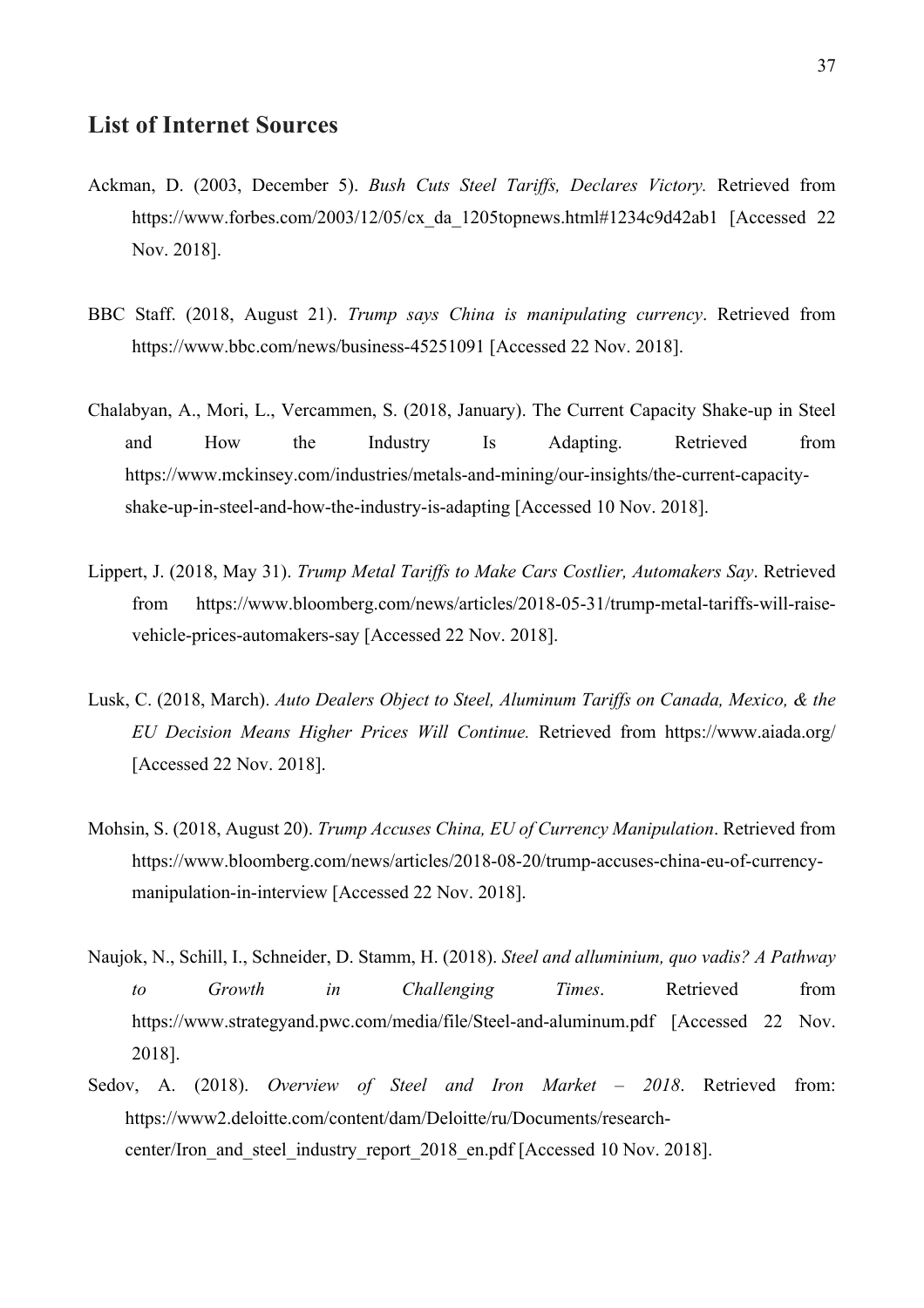- Time Staff. (2016, June 28). *Donald Trump's Speech on Trade*. Retrieved from http://time.com/4386335/donald-trump-trade-speech-transcript/ [Accessed 22 Nov. 2018].
- Koplan, S., Okun, D.T. (2001, September 30). *United States International Trade Commission. Year in Review*. Retrieved from https://www.usitc.gov/publications/year in review/pub3520.pdf [Accessed 10 Nov. 2018].
- Wilhelm, K. (2007, January). *Does WTO Membership Make a Difference at the Extensive Margin of World Trade?* Retrieved from https://www.econstor.eu/bitstream/10419/25943/1/529371472.PDF [Accessed 22 Nov. 2018]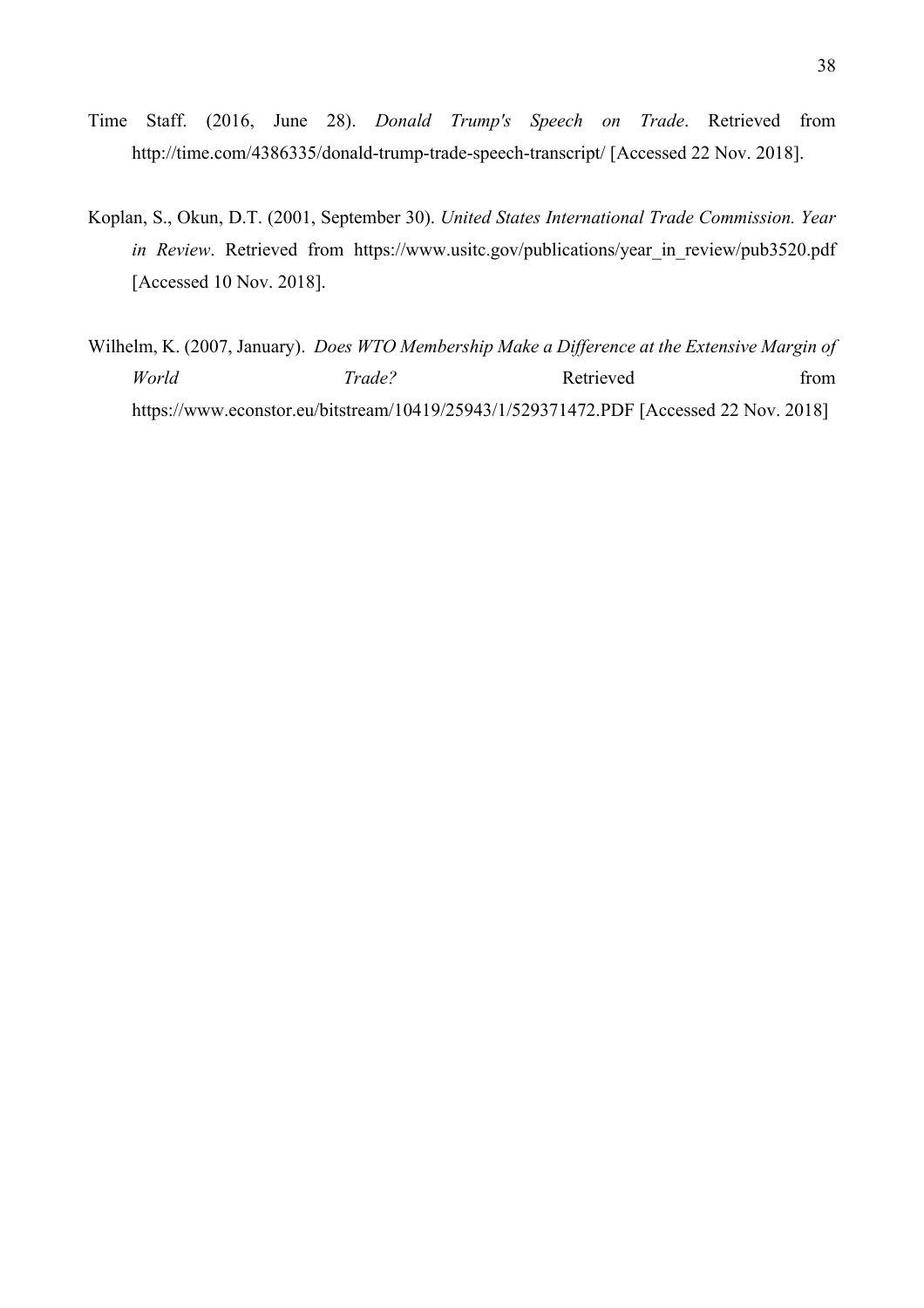# **Appendix**

| 7201 Pig Iron & Spiegeleisen in Pigs, Blocks etc. | 7206 Iron & Nonalloy Steel In Ingots                           |
|---------------------------------------------------|----------------------------------------------------------------|
| 7202 Ferroalloys                                  | 7207 Semifinished products of Iron Or Nonalloy<br><b>Steel</b> |
| 7203 Spongy Ferrous Prod & Iron                   | 7208 F1-r1 Iron Na Steel Nun600mm Wd Hot-r1<br>not Clad        |
| 7204 Ferrous Waste & Scrap                        | 7209 F1-r1 Iron Na Steel Nun600mm Wd Hot-r1 no<br>Clad         |
| 7205 Pig Iron Or Steel Granules                   | 7210 Fl-rl Iron Na Steel Nun600mm Wd Hot-rl<br>Clad etc        |

# **Appendix 1. List of commodities belonging to "72\_others"**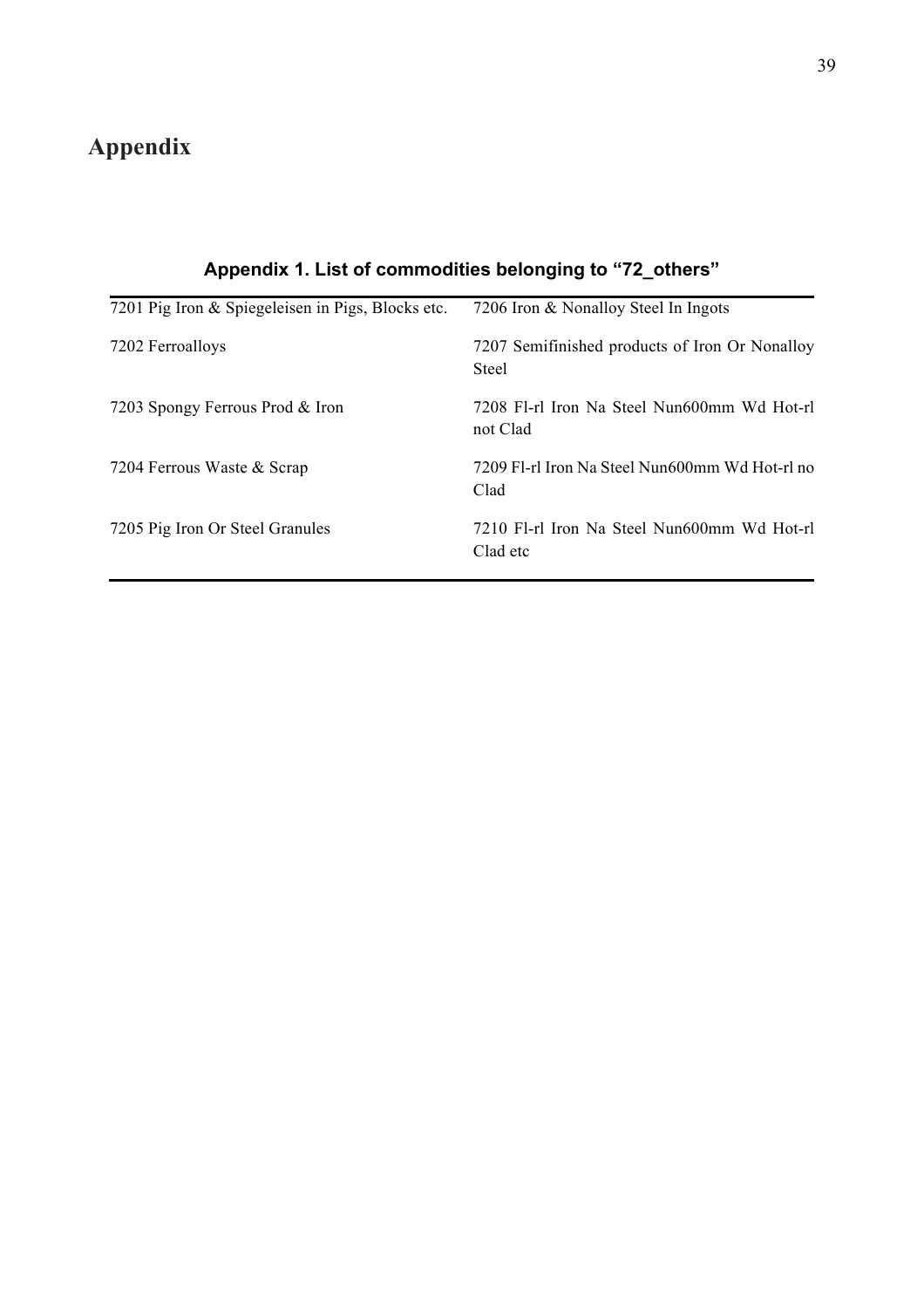#### **Appendix 2. Mean values of ln(imports), Iron & Steel Model.**

The figure plots the monthly mean value of ln(imports) for the Iron & Steel Model. The orange line represents the untreated group, while the blue line represents the treated group. Treated and untreated group monthly values are expressed as a percentage of April 2002 values. The vertical line divides pre-treatment period (on the left side) from post treatment period (on the right side).